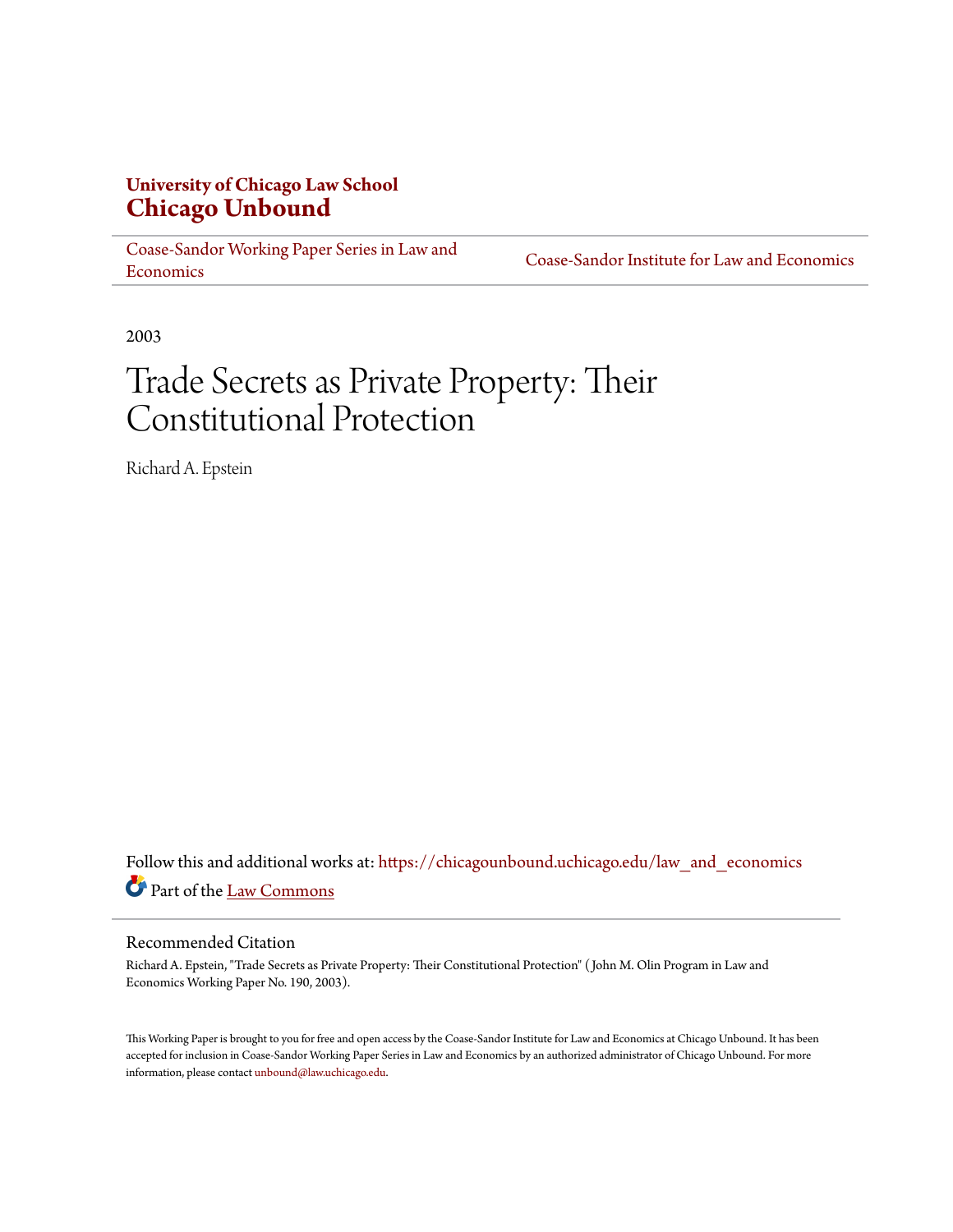# CHICAGO

#### **JOHN M. OLIN LAW & ECONOMICS WORKING PAPER NO. 190 (2D SERIES)**



# Trade Secrets as Private Property: Their Constitutional Protection

*Richard A. Epstein* 

# **THE LAW SCHOOL THE UNIVERSITY OF CHICAGO**

June 2003

This paper can be downloaded without charge at: The Chicago Working Paper Series Index: [http://www.law.uchicago.edu/Lawecon/index.html](http://www.law.uchicago.edu/Publications/Working/index.html) and at the Social Science Research Network Electronic Paper Collection: [http://ssrn.com/abstract\\_id=421340](http://papers.ssrn.com/sol3/search.taf)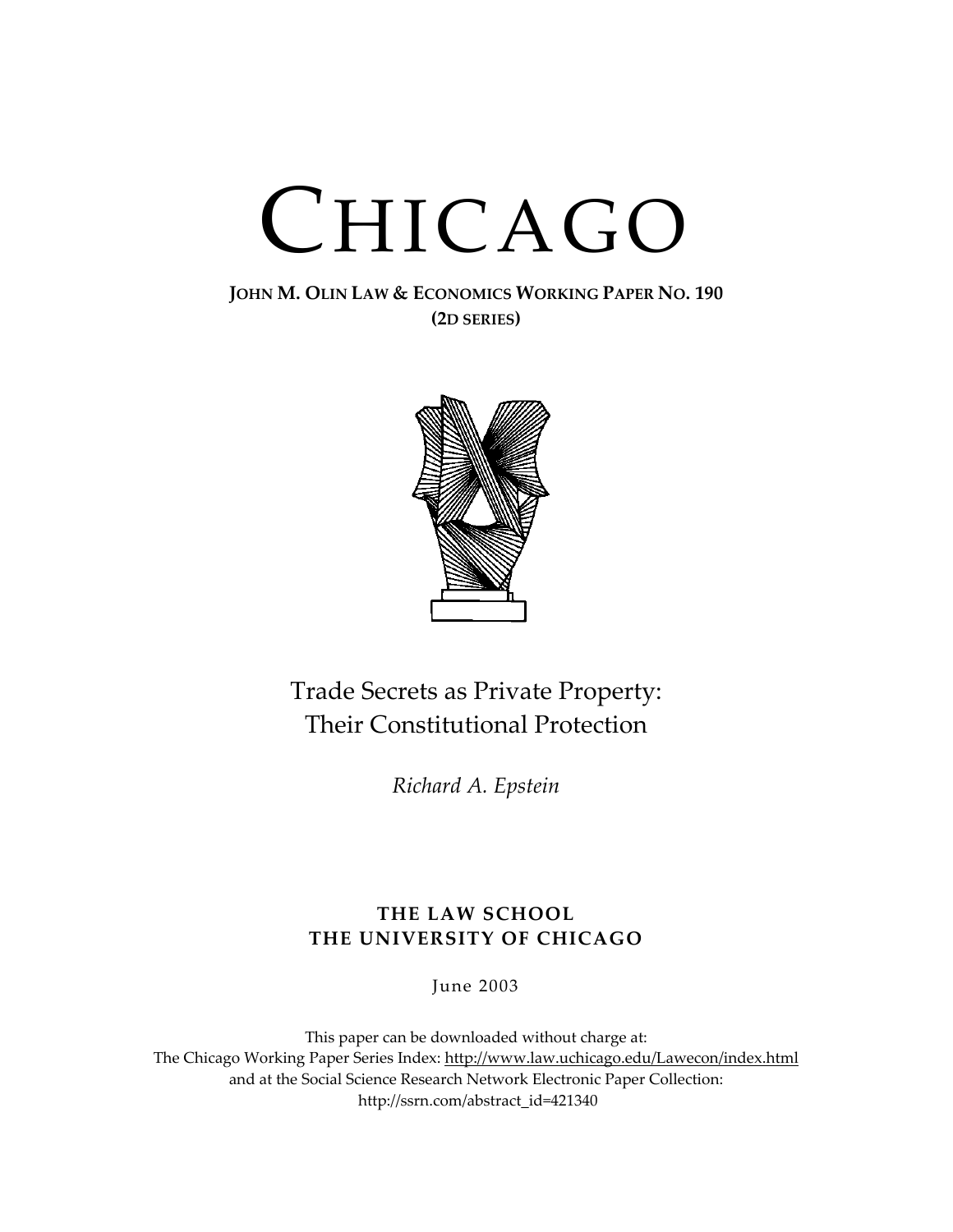## Trade Secrets as Private Property: Their Constitutional Protection

#### Richard A. Epstein[\\*](#page-2-0)

 The field of intellectual property is a growth industry that may involve an unintended consequence of Moore's Law in that the number of published articles in the field doubles on average every eighteen months. Most of that increased effort has been devoted to copyright and patents. But intellectual property also includes the difficult and critical area of trade secrets. The current definition of a trade secret allows for protection of information of any sort: "A trade secret is any information that can be used in the operation of a business or other enterprise and that is sufficiently valuable and secret to afford an actual or potential economic advantage over others."<sup>[1](#page-2-1)</sup>

The logic for protecting trade secrets parallels that for patents and copyrights. People will not develop certain forms of information at private cost if the benefits of that information can be immediately socialized by the unilateral actions of others. Patents allow for exclusivity only for individuals who disclose their information, which in some cases, e.g. processes and know-how, undermine its value to its owner because it is difficult to monitor its use by others. Trade secrets offer both an alternative to patent protection for inventions, and an exclusive source of protection to matters as diverse as know-how, recipes, and customer lists. Unlike the holder of a patent, the "owner" of the

<span id="page-2-0"></span> <sup>\*</sup> James Parker Hall Distinguished Service Professor of Law.

<span id="page-2-1"></span><sup>&</sup>lt;sup>1</sup>RESTATEMENT (THIRD) OF UNFAIR COMPETITION § 39 (1995). In some sense I prefer the highly influential but somewhat archaic view of trade secrets in the Restatement of Torts:

A trade secret may consist of any formula, pattern, device or compilation of information which is used in one's business, and which gives him an opportunity to obtain an advantage over competitors who do not know or use it. It may be a formula for a chemical compound, a process of manufacturing, treating or preserving materials, a pattern for a machine or other device, or a list of customers. RESTATEMENT OF TORTS §757 cmt. b. (1946).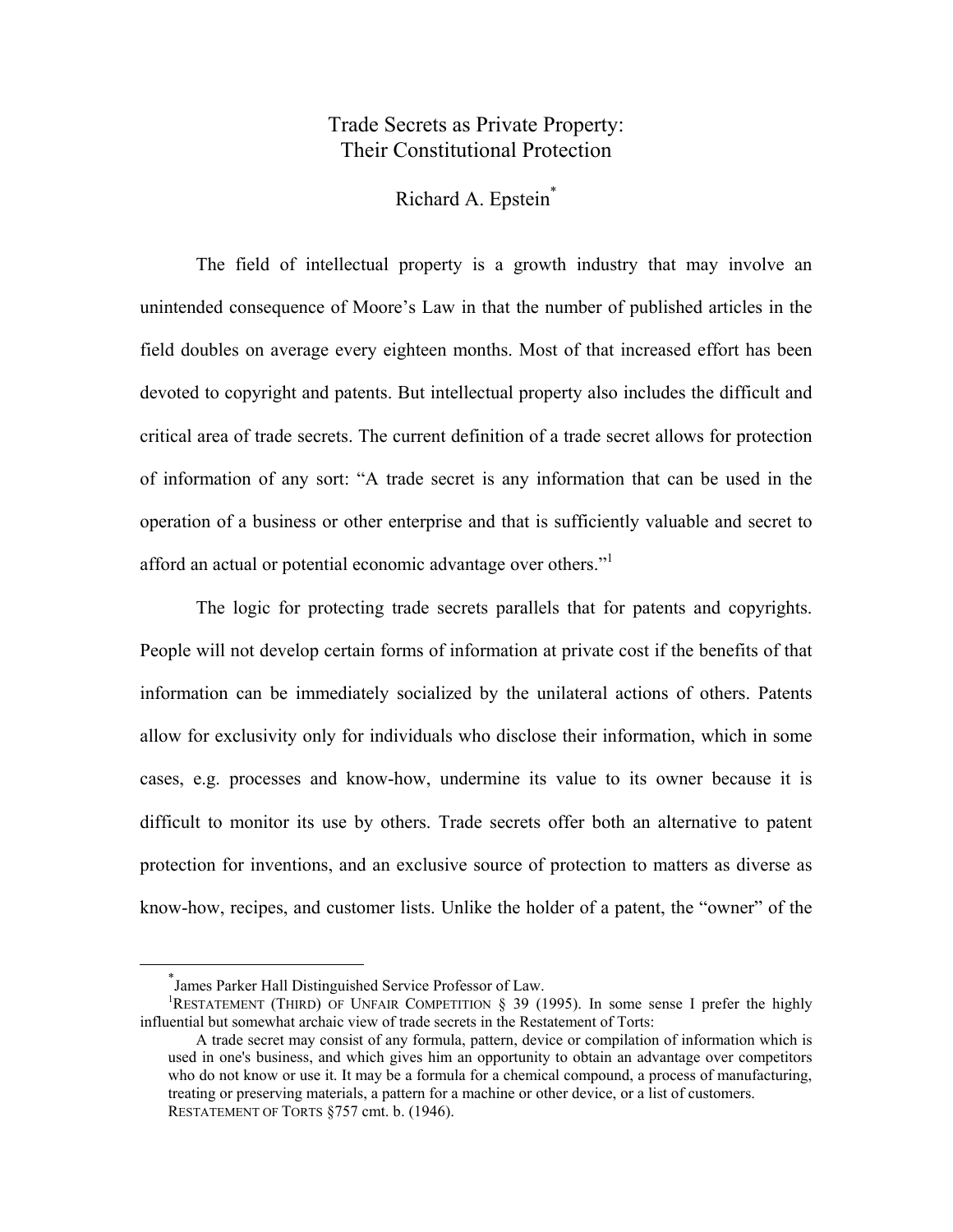trade secret (if we may use that phrase) loses all grip once the trade secret is disclosed, no matter how much labor went into the creation of that secret. He is vulnerable to the chance discovery of the secret and to reverse engineering. Ironically, it is quite possible that one owner of the trade secret is unaware that it is possessed by a second owner, who also has a strong incentive to keep it private.

Unlike patents and copyrights, trade secrets are protected primarily by state law rules, with some limited federal protection thrown into the mix.<sup>[2](#page-3-0)</sup> One gap in the system leads to a loss of protection for everyone, so that the gains from a uniform and consistent set of rules for trade secrets are enormous, but those gains can be realized only through consistent interpretation and enforcement of the rules. For the most part, this congruence has taken place on the subconstitutional level. However, the constitutional dimensions of trade secret law are important when trade secrets are subject to federal and state regulation. This constitutional importance is often on grounds of health and safety regulation as it relates to the takings clause.

In dealing with this problem it is important not to overestimate the distinctive nature of intellectual property and underestimate its continuity with tangible forms of property. Indeed, the case law on this subject offers a back-handed vindication of this thesis by its excessive reliance on and misapplication of the now-canonical but intellectually defensible distinction between physical and regulatory takings.<sup>[3](#page-3-1)</sup> I hope to show how these difficulties play themselves out in connection with two key cases under

 $\frac{1}{2}$ *See, e.g.*, Economic Espionage Act of 1996, Pub. L. No. 104-294 110 Stat. 3488 (codified at 18 U.S.C. §§ 1831-1839 (1999)).

<span id="page-3-1"></span><span id="page-3-0"></span>*See, e.g.*, Lucas v. South Carolina Coastal Comm'n, 505 U.S. 1003 (1992).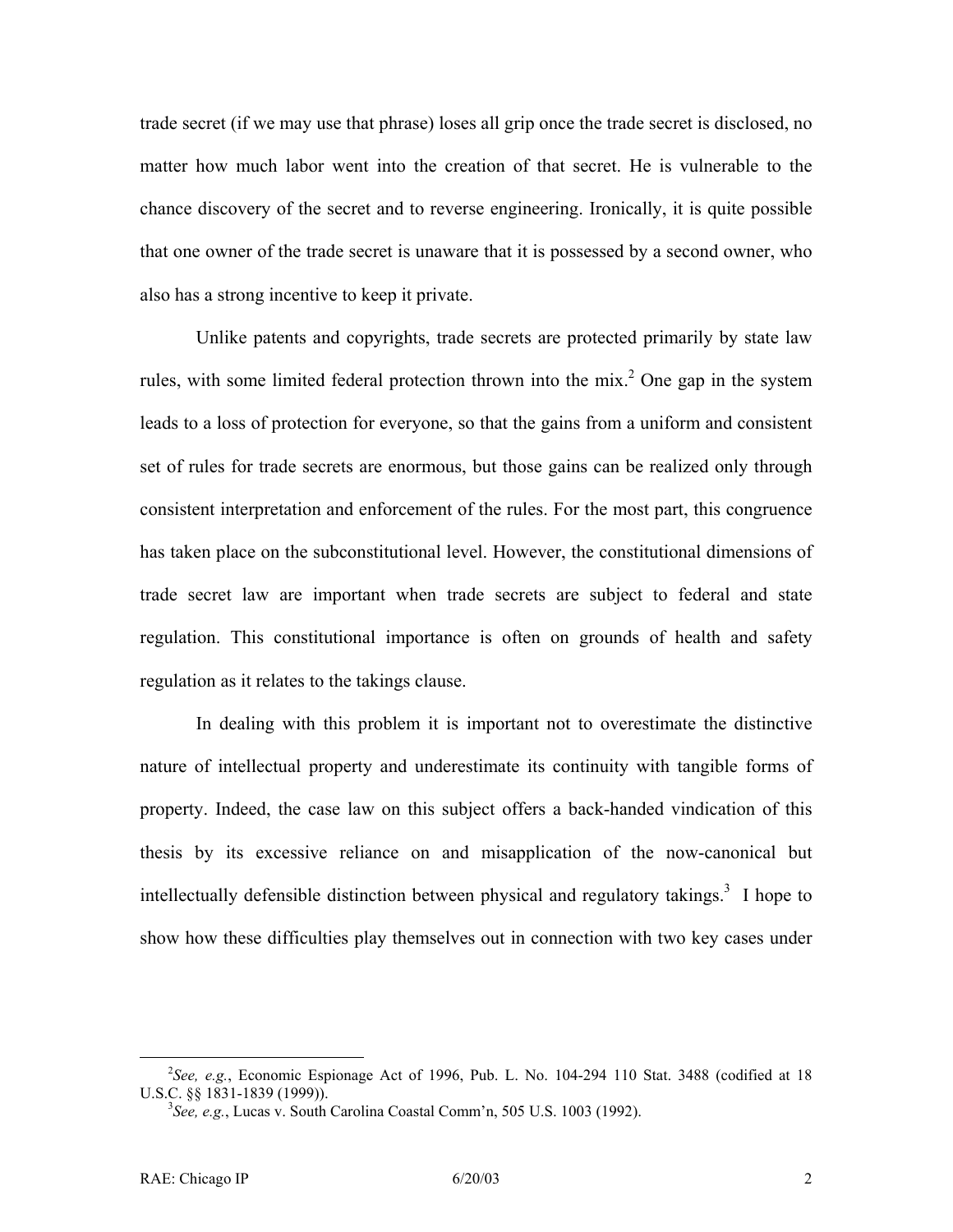the takings clause—the now venerable decision in *Monsanto Co v. Ruckelshaus*, [4](#page-4-0) and the more recent First Circuit decision in *Philip Morris v. Reilly[.5](#page-4-1)*

The takings clause to the United States Constitution provides: "nor shall private property be taken for public use, without just compensation." Quickly summarized,  $a$ complete interpretation of the clause requires a court to address four questions: Has private property been taken? If so, was there some justification for that taking under the police power? If not, was the taking for a public use? And if so, has just compensation been provided? The actual articulation of each of these elements bristles with difficulties in ordinary cases associated with land. We should not be surprised to find that these problems will surface in the more specific context of trade secrets, where the intangible nature of the right adds yet another layer of interpretive difficulty.

#### **I. TRADE SECRETS AS PROPERTY**

The first question requires us to decide whether trade secrets should be treated as property at all. The question is of no little importance because if trade secrets are treated as mere contract rights, then they are good only against the promisor. But if they are treated as property rights, then in a stronger sense they provide exclusive rights that bind the world. One possible argument against treating trade secrets as property is that they do not satisfy this exclusivity condition because the holder of the secret has no way to know whether others have independently developed the trade secret on their own. Indeed, under the customary formulation of the doctrine, other individuals have a privilege to reverse

 $\overline{4}$  $4467$  U.S. 986 (1984).

<span id="page-4-1"></span><span id="page-4-0"></span> $^{5}$ 312 F.3d 24 (1st Cir. 2002).

<span id="page-4-3"></span><span id="page-4-2"></span><sup>&</sup>lt;sup>6</sup>U.S. CONST. amend. V.

*See generally* RICHARD A. EPSTEIN, TAKINGS: PRIVATE PROPERTY AND THE POWER OF EMINENT DOMAIN (1985).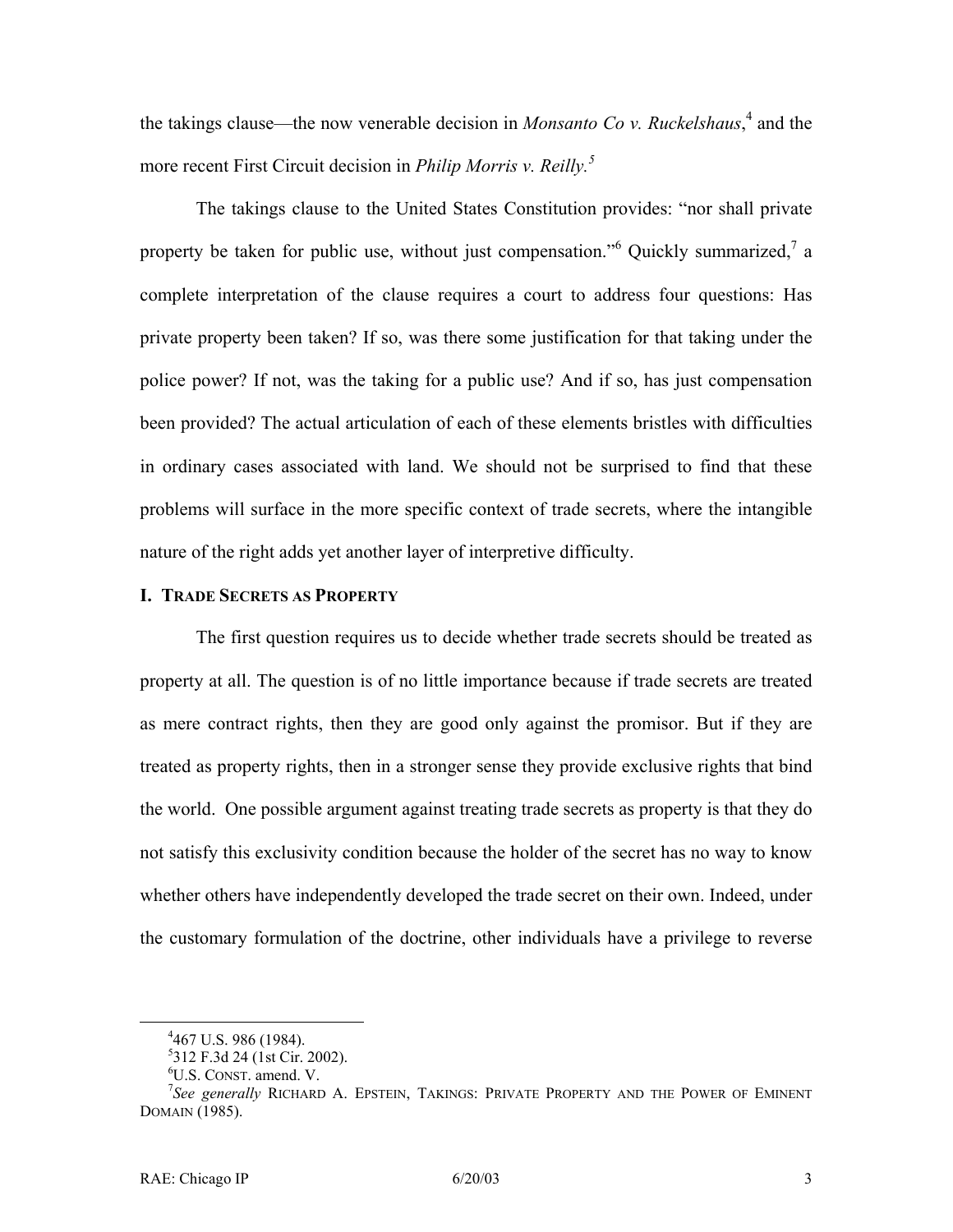engineer the trade secret for their own use.<sup>[8](#page-5-0)</sup> The configuration of the right therefore looks quite different from that associated with land or patents, but not, on this point at least, with copyrights, where the independent creation is a defense against a charge of copying.

In consequence of these arguments, Pamela Samuelson has forcefully argued that trade secrets should not be considered as a form of property at all, but should rather be understood as a series of undertakings that bind individuals who have received a trade secret in the course of some confidential relationship. $9$  She acknowledges of course that trade secrets are alienable and descendible, but does not think that trade secrets rate as property interests because they lack that in rem feeling. They are not good against the rest of the world in the sense that the law will not prevent anyone from making an independent acquisition of the information in question, or indeed from finding by lawful means the trade secret, and using it to his own advantage. Treating trade secrets solely as a web of confidential arrangements means that the protection the law affords is not good against any third-party, who acquires the trade secret outside of some confidential arrangement. But that narrow definition would not prevent strangers from stealing information or from acquiring it from a person whom they knew had acquired the information by unlawful means.

In contrast to what Samuelson believes, the current law goes beyond the case of contractual breach so as to reach any individual who misappropriates the information,

<span id="page-5-0"></span> <sup>8</sup> *See generally* Pamela Samuelson & Suzanne Scotchmer, *The Law and Economics of Reverse Engineering*, 111 YALE L.J. 1575 (2002).

<span id="page-5-1"></span>*See* Pamela Samuelson, *Information as Property: Do* Ruckleshaus *and* Carpenter *Signal a Changing Direction in Intellectual Property Law*, 38 CATH. U. L. REV. 365, 366 (1989); Pamela Samuelson, *Privacy as Intellectual Property*, 52 STAN. L. REV. 1125, 1153 n.148 (2000) (noting Justice Holmes's opinion in E. I. du Pont de Nemours Powder Co. v. Masland, which observed: "Whether the plaintiffs have any valuable secret or not the defendant knows the facts, whatever they are, through a special confidence that he accepted. The property may be denied but the confidence cannot be. Therefore the starting point for the present matter is not property or due process of law, but that the defendant stood in confidential relations with the plaintiffs." (244 U.S. 100, 102 (1917)) [hereinafter Samuelson, *Privacy*].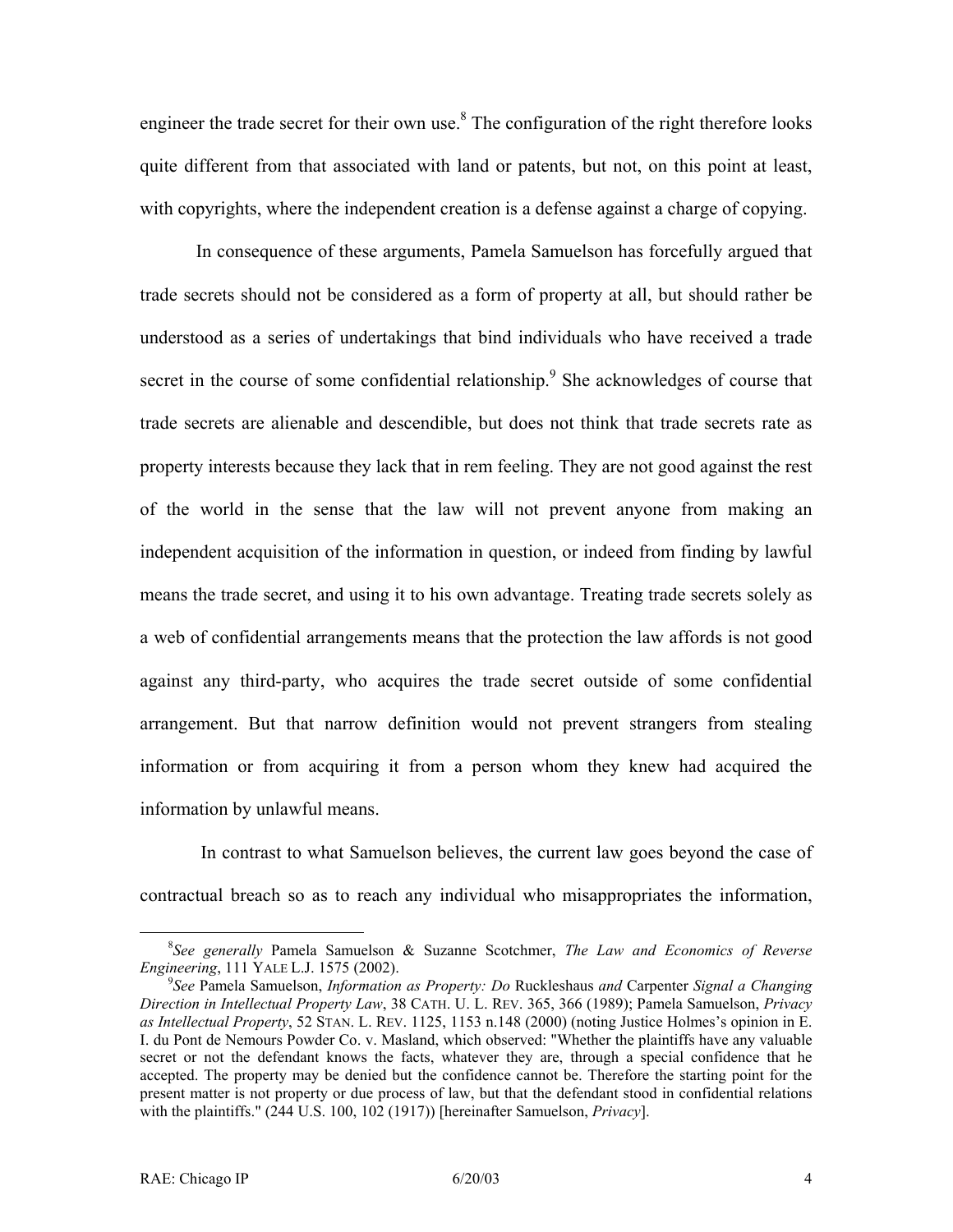including receiving it with knowledge that some prior person had misappropriated it.<sup>10</sup> No one could acquire information lawfully from a person whom he knows has passed the information on in breach of a confidential arrangement. The only cases that seem to be excluded are those of "innocent acquisition," as with the person who finds the recipe book at a train station after it was misplaced by its owner. But even in this last case, I see no reason why the owner of the trade secret (to beg the question) should not be allowed to enjoin the use of the information innocently acquired by a third-person before it has been disclosed to the public at large. The innocent converters of tangible property cannot keep what they have. Their only protection is a right to recoup for the value that they added to the property of the owner. The analogous remedy to the sort that is routinely imposed in voluntary transfers of trade secrets would be a return of any document that contains the trade secret coupled with an obligation not to use it in one's own affairs.

Yet the difficulties here go further. To speak of a trade secret as though it emanates solely from a confidential arrangement puts the cart before the horse. There is no obvious reason why a single person cannot develop and keep a trade secret for himself. The fact that the information is not shared with a single soul does not strip it of legal protection. Rather the contrary seems to be true. It is precisely the right of an individual to keep that secret to himself that allows him to disclose it to other individuals under a condition of confidentiality. It would be odd to enforce any contract to keep the information confidential if the original holder or creator of the trade secret had no property rights in it at all. After all, we do not say that someone becomes the owner of property because he has leased it; rather the reverse is true: because he is the owner, he is normally in a position to lease the property. In virtue of the ability of individuals to both

<span id="page-6-0"></span> <sup>10</sup>*See* Uniform Trade Secrets Act § 1(2) on misappropriation.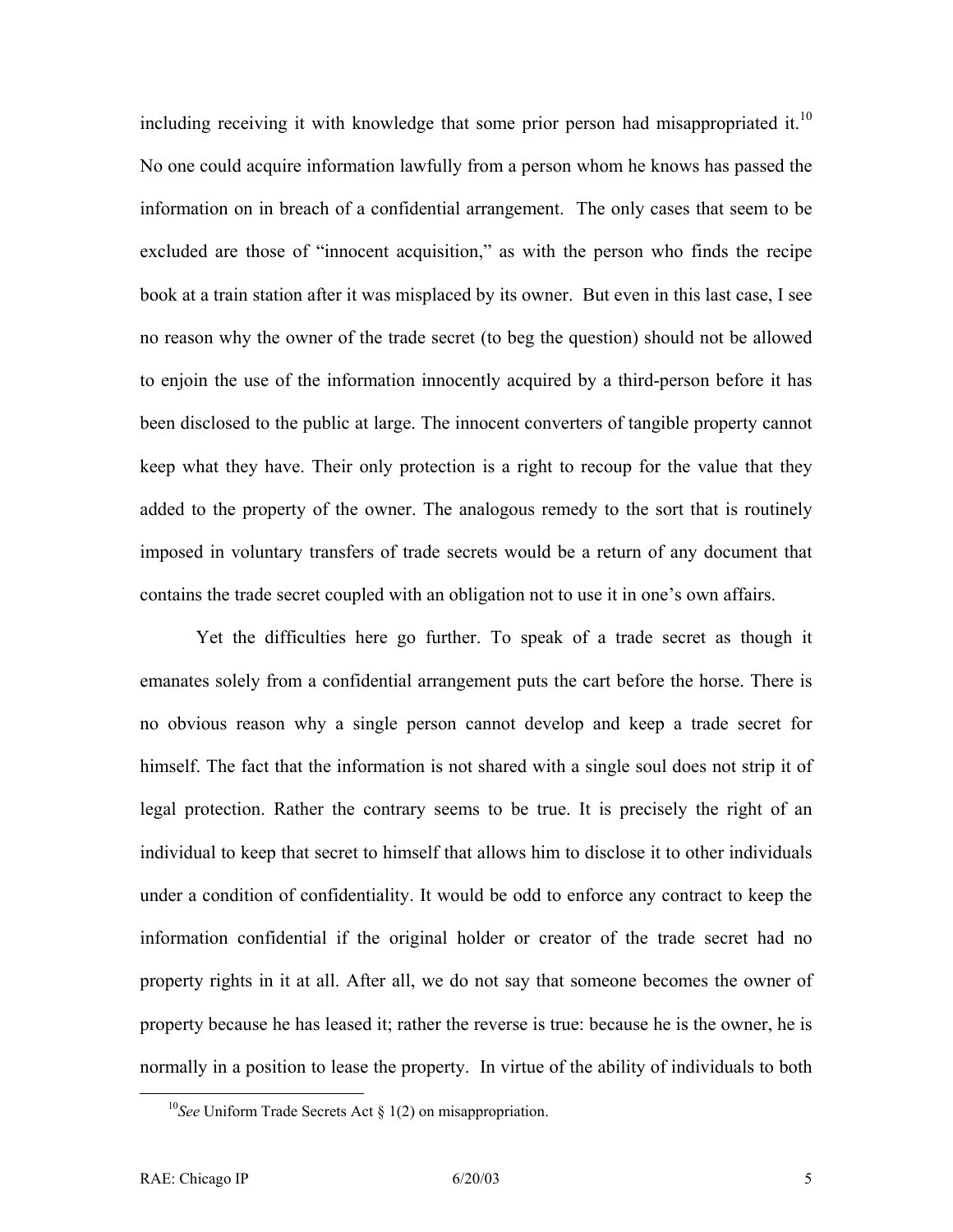keep and transfer information, special rules must be made with respect to the further transfer of information received under a license or other confidential agreement. Although the usual rules of property and contract look askance as consensual restraints on alienation,<sup>11</sup> the presumptions are reversed in dealing with trade secrets: anyone who transfers the information to a third party may still keep it to himself. The greater the number of individuals who hold the trade secret, there is a greater risk of leakage and with it destruction. The optimal norm therefore is one against allowing the retransfer of information that has been obtained by license.<sup>12</sup> The point here is important not because it tells us whether to treat trade secrets as property or strictly as confidential arrangements. Rather, it is important because of the light that it sheds on the need to tailor standard legal principles to take into account the easy reproducibility of trade secret information.

#### **II. PHYSICAL AND REGULATORY TAKINGS**

The recognition that trade secrets count as property interests sets the stage for the analysis of the role of the takings clause with respect to this issue. The key case in this history is *Ruckelshaus v. Monsanto Co.*<sup>13</sup> In this case, the government flat-out conceded that trade secrets were property under Missouri law when the matter came before the United States Supreme Court.<sup>14</sup> The Court eventually held that trade secrets were property under Missouri law, and thus protected against confiscation under the takings clause of the constitution.<sup>15</sup> The next question that arises is just what form does that protection take? An easy case is when the government engages in a forced assignment of a trade secret, the terms of which allow it to use the information in secret for its own

<span id="page-7-0"></span><sup>&</sup>lt;sup>11</sup>*But see* Richard A. Epstein, *Why Restrain Alienation?*, 85 COLUM. L. REV. 970 (1985).<br><sup>12</sup>Samuelson, *Privacy*, *supra* note 9, at 1056-1057.<br><sup>13</sup>467 U.S. 986 (1984).<br><sup>14</sup>*Id.* at 1001.

<span id="page-7-1"></span>

<span id="page-7-2"></span>

<span id="page-7-3"></span>

<span id="page-7-4"></span> $^{15}$ *Id.* at 1001–1003.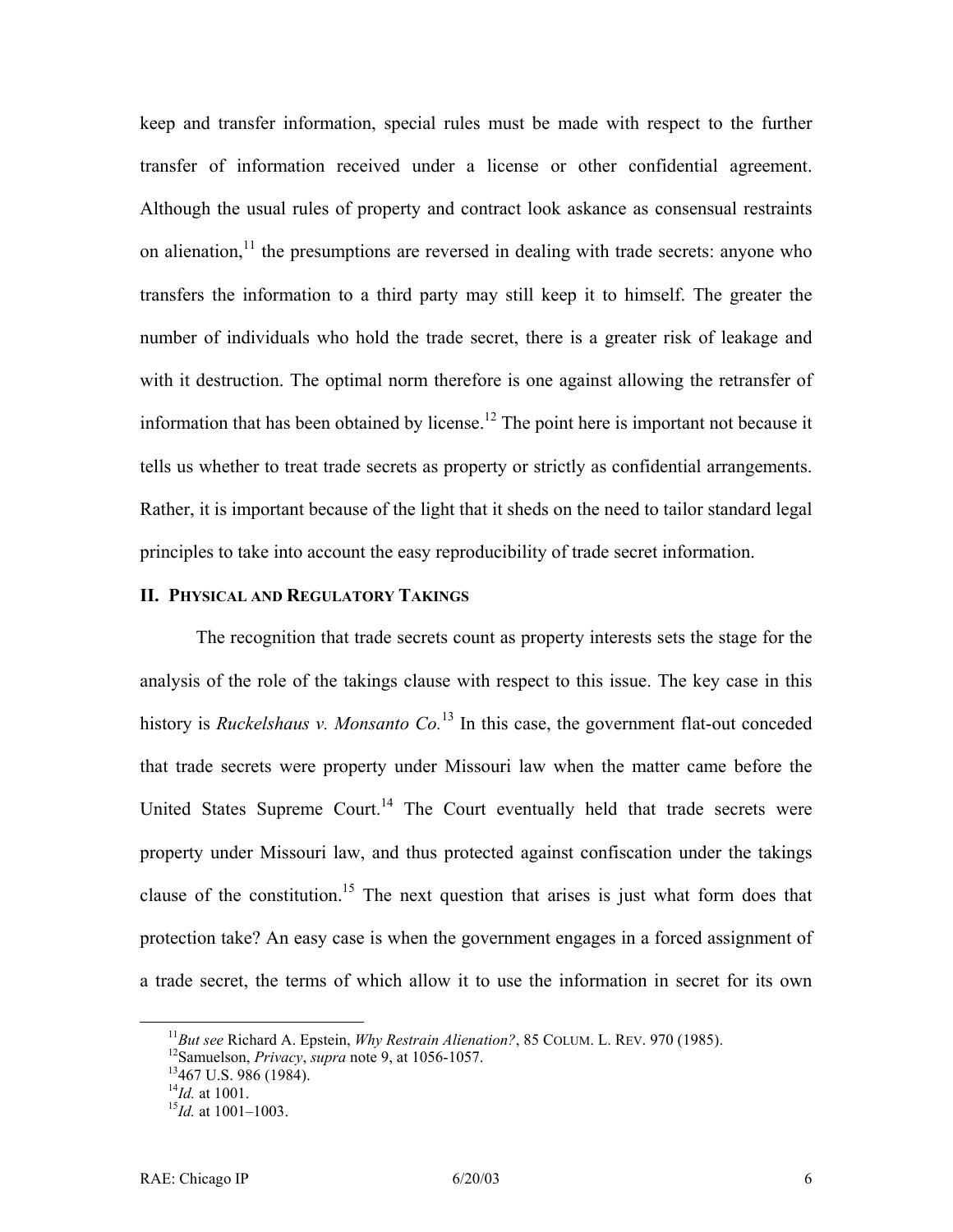purposes, while forbidding the original holder of the trade secret and its licensees, if any, from making any further use of the trade secret on their own. The point of this illustration ties in closely to the Supreme Court's now-dominant (if incoherent) organization of takings law. The most obvious form of a taking is the occupation of tangible property, which is in general subject to a rule of virtual per se invalidity.<sup>16</sup> The original owner loses possession of the thing, which is taken over by the government. If this outright transfer of ownership does not count as a taking, then the entire clause is useless and irrelevant.

In some cases, however, it has been argued that the high standard of judicial review associated with physical occupation of property does not carry over to the realm of intellectual property. After all, if the property is intellectual, then how can it be subject, almost by definition, no less, to physical occupation? The objection exalts literalism over functionalism. The entire point of the argument for per se compensation for physical occupation is that it condemns the behavior of the government, whether one looks at the issue from the benefit or the cost side. Thus, the individual property owner has certainly suffered a loss from the state's denial of its right to use the trade secret. But in some cases, most notably with good will, the Supreme Court has held that its destruction of the trade secret is not compensable because it does not represent any "property taken" by the government.<sup>17</sup> Here of course the total prohibition on use counts as a loss that is matched in full by the public benefit from the state's using the trade secret for its own purposes, which is the precise analogy to physical occupation with tangible property. The major question that remains is whether the compensation in question

<span id="page-8-1"></span><span id="page-8-0"></span>

<sup>&</sup>lt;sup>16</sup>See Loretto v. Teleprompter Manhattan CATV Corp., 458 U.S. 419 (1982).<br><sup>17</sup>See, e.g., Kimball Laundry Co. v. United States, 338 U.S. 1, 5 (1949) (using the "property taken" language from Monongahela Navigation Co. v. United States (148 U.S. 312, 325-326 (1893)). *But see* RICHARD A. EPSTEIN, IN AND OUT OF PUBLIC SOLUTION, IN PROPERTY RIGHTS: COOPERATION, CONFLICT AND LAW 307, 317-321 (Terry L. Anderson & Fred S. McChesney eds. (2003)).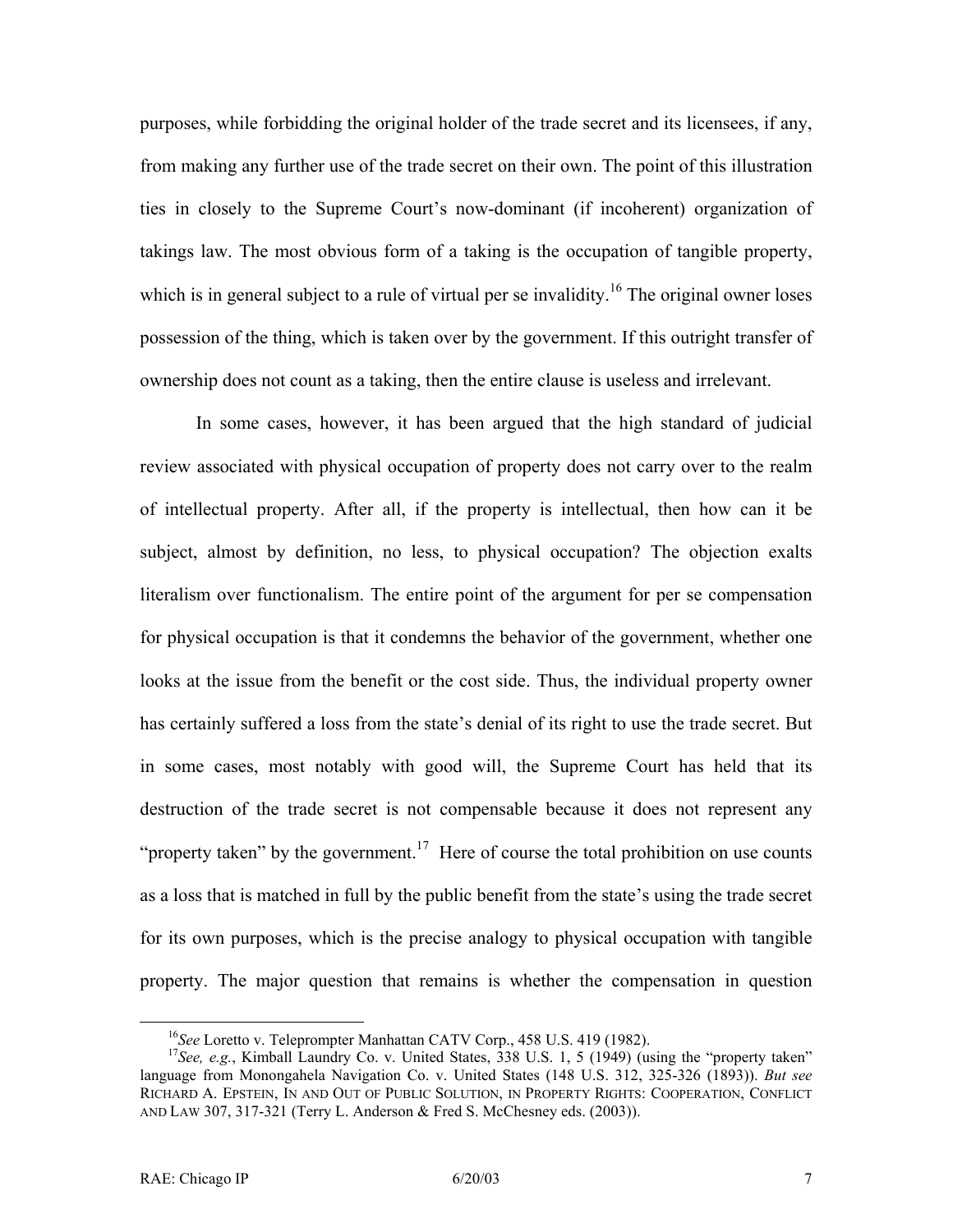should be measured by the gain to the government or the loss to the owner, for which the correct answer is the latter. If the value to the state is lower than it is to the owner, then the property should not be taken at all. And if it is greater, then the government can afford to make the compensation and come out the net winner. The underlying dynamics of how takings rules are used to constrain government behavior do not fall into abeyance in dealing with trade secrets. The per se rule of the physical occupation cases has its direct analog in the law of trade secrets.

The process of analogy can also be carried over to the next type of cases, in which the holder of a trade secret is allowed to continue to practice the secret himself, but loses the property right of exclusion. That residual right to use along with others is not wholly worthless. Parity is preferable to exclusion: it is better to be able to use the process even when others use it than it is to be barred from its use altogether. But it hardly follows that the reduction from a position of dominance to one of parity does not count as a loss, simply because state action could have reduced that position to one of absolute inferiority.

The cases of tangible property again provide a sensible guide to the overall situation. The key case is *Kaiser-Aetna v. United States*, [18](#page-9-0) where the Court held that the United States had committed a physical taking when it forced the builder of a private marina to allow open access to public waters to all individuals. The hallmark of property is found in the right to exclude, and this exclusion right was destroyed when state action turned the property from private to common. Here the residual rights of use of the original owner should reduce the damages allowable from this taking, but even though this was only a "partial" taking of sorts, it was a "complete" taking of the right to

<span id="page-9-0"></span> $18444$  U.S. 164 (1979).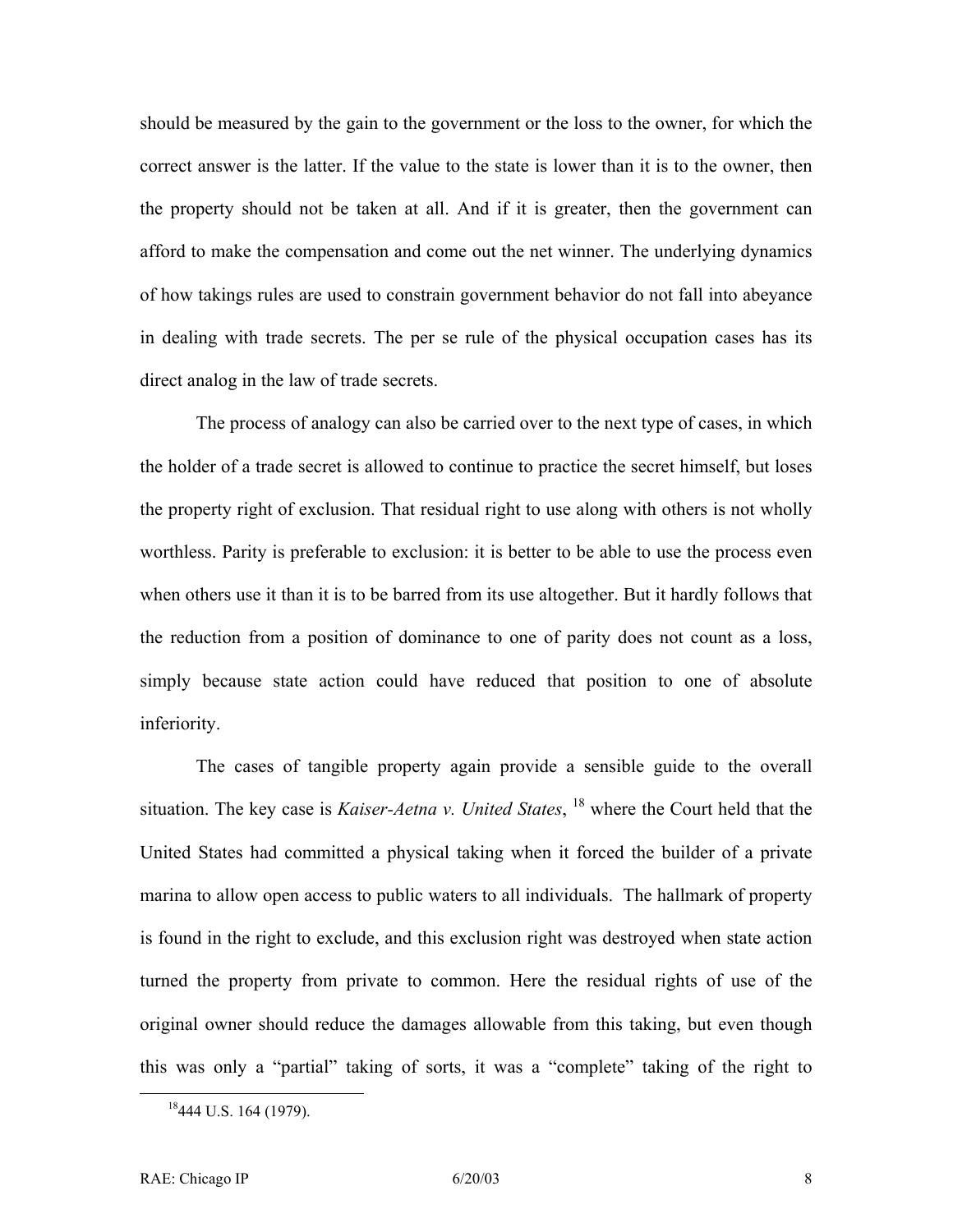exclude. Thus, the obligation to compensate was determined under the virtual per se taking rules that are used in the cases of direct government occupation. One other way to look at this scenario is to hold that the government does not escape its obligation to compensate landowners simply because the benefit of state use is not confined to the government in its collective capacity, but works for the benefit of undifferentiated members of the public. The key test is whether other individuals are allowed to go where before they were prohibited. This line applies with equal force in the area of trade secrets, in which indeed the most common form of theft never eliminates the right of the owner to use his own trade secret.<sup>[19](#page-10-0)</sup>

The two types of cases just considered must both be contrasted with various forms of government regulation in which the "sole"—a term that must be used with much trepidation—consequence of the government action is to restrict the use of the property in question, without involving any direct use of the property by the state. The paradigmatic illustration of this practice is in fact everyday zoning,<sup>20</sup> in which the public benefits from the land use restrictions on others come about indirectly. For example, lower congestion and more open space are both consequences of zoning. For these purposes, the key difference from the earlier cases derives from the Supreme Court's decision in *Penn Central v. City of New York*, which subjects use restrictions on property to far lower standards of judicial review.<sup>21</sup> The standard formulation indicates that so long as the regulated user retains some viable economic use of the property in question, he cannot complain of the loss of the right to use because he keeps many other "sticks" in the bundle of property rights. This formulation of the question is subject to two strong,

<span id="page-10-1"></span>

<span id="page-10-0"></span><sup>&</sup>lt;sup>19</sup>*See* Uniform Trade Secrets Act § 1.<br><sup>20</sup>*See* Euclid v. Ambler Realty Co., 272 U.S. 265 (1926). <sup>21</sup> 438 U.S. 105 (1978).

<span id="page-10-2"></span>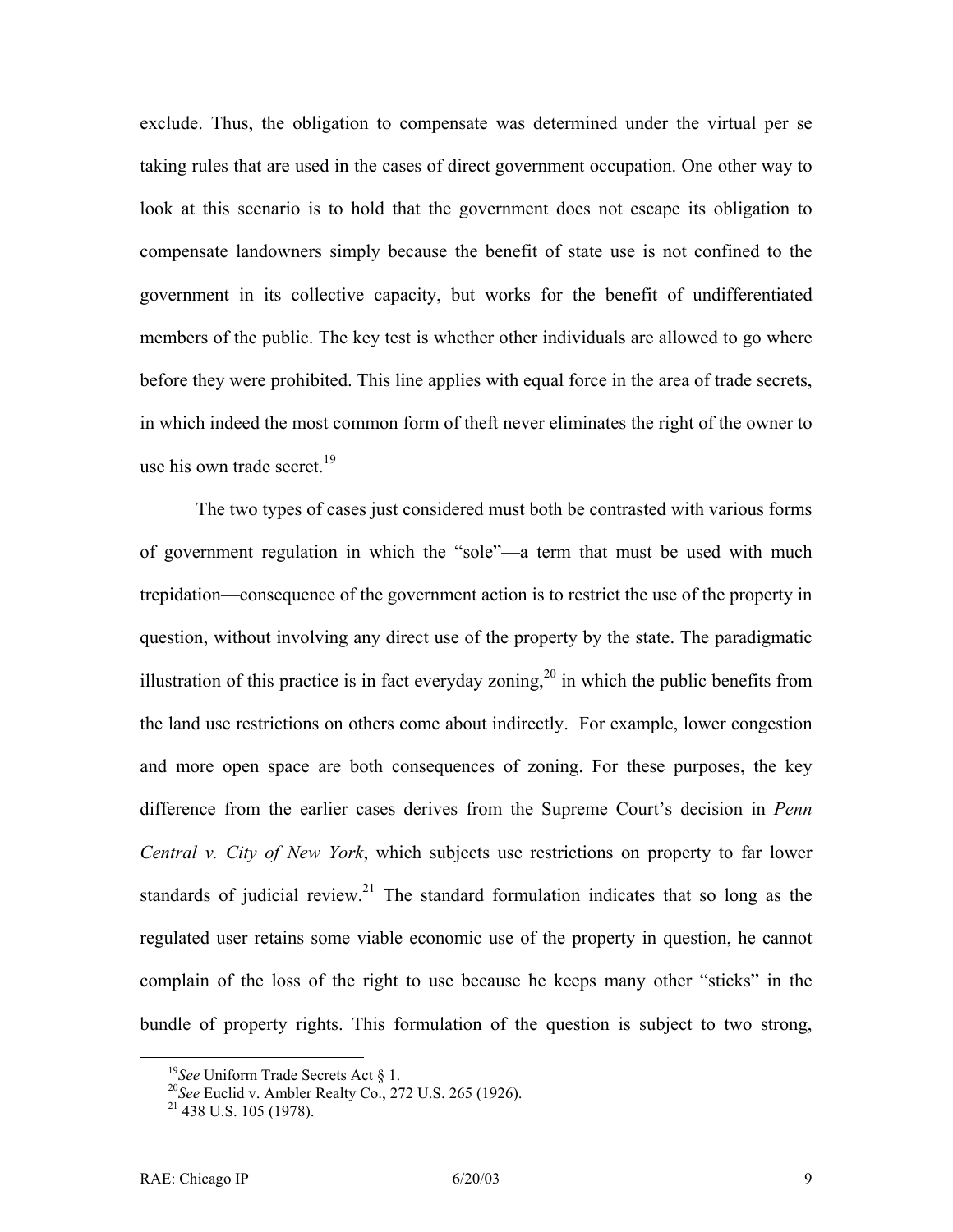indeed insuperable, objections. The first asks how to define the tipping point that separates those restrictions of economic use that render property economically viable and those that do not. The second asks how to define what counts as "the property" to measure the loss in question. For example, if two adjacent plots are subject to common ownership, does the preservation of use rights on one justify their extinction on the other, and so on down the line.

Whether we like the distinction established in *Penn Central* or not, it becomes important to work within the established framework. If, therefore, all legislation that pertains to trade secrets is treated as use restrictions, the lower rational basis test that derives its power from the *Penn Central* case will be used in connection with every system of regulation that deviates in any particular manner from the common law rules (or their codifications) that govern the subject. But again that character is incorrect in dealing with these cases. A use restriction of a trade secret involves the situation in which the holder of the trade secret is told that it cannot practice it in some location or use it for some product lines. These situations count as use restrictions because the owner of the trade secret still remains the only person who can practice the secret, even if he can do so over a narrower range than before. The analogy is a precise equivalent to a decision to allow a landowner to use property only for residential purposes, which does not allow anyone else the use of the property in question. However, the aforementioned regulations that require turning over the information contained in a trade secret are the intangible equivalent of direct occupation.

The issue here is of great importance because of the way in which it shapes the attitudes to these comprehensive trade secret disclosure schemes. In *Monsanto*, for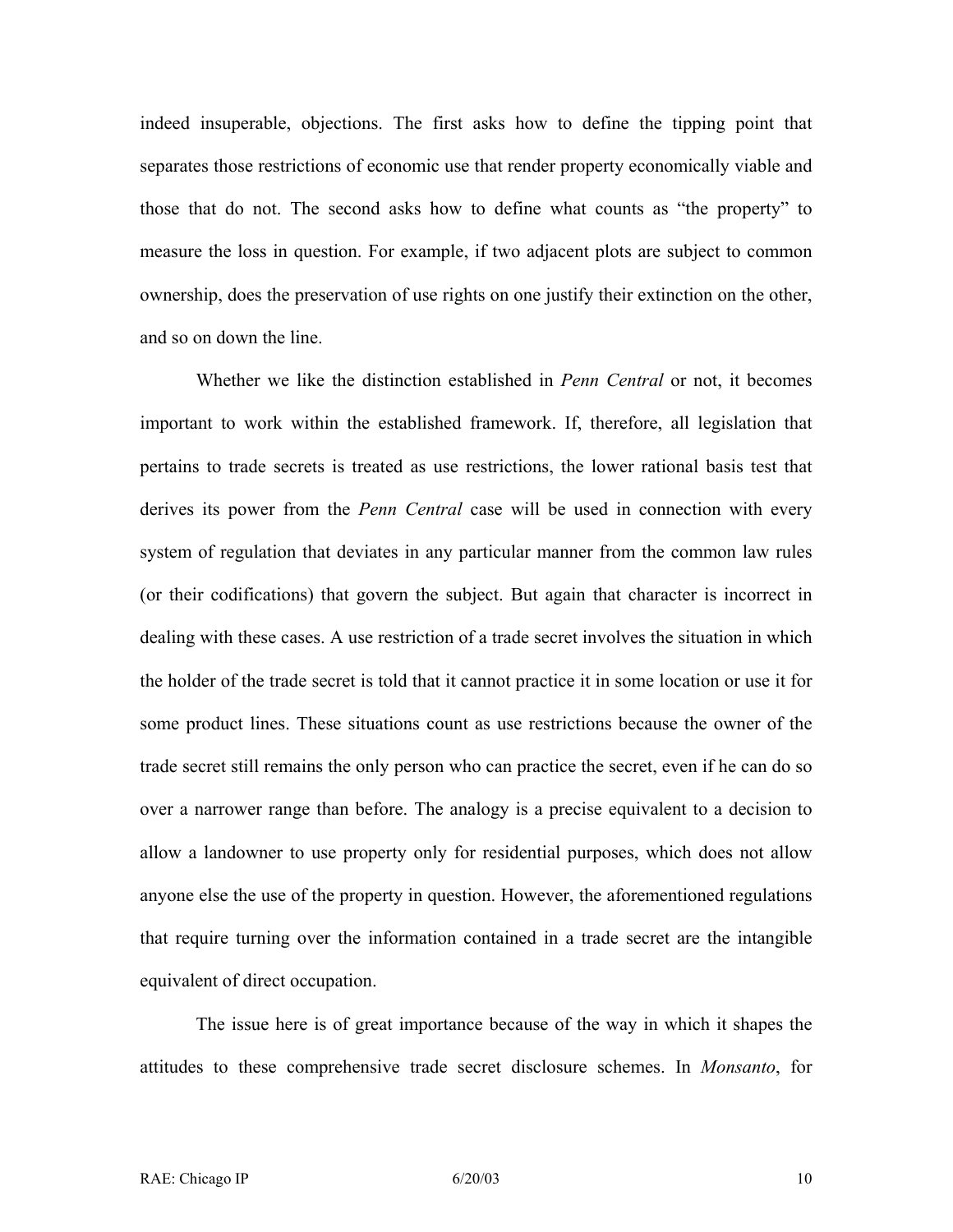example, the Court was asked to evaluate different iterations of a scheme found in the Federal Insecticide, Fungicide, and Rodenticide Act (FIFRA).<sup>22</sup> It contained a nonproblematic initial period when submitted information is not shared with a rival claimant, but which, once the period has expired, still authorizes the Environmental Protection Agency to use trade secret information that it has acquired from an earlier permit applicant to evaluate the safety of a product that is prepared by a subsequent applicant. The provision in question in the case was part of an elaborate statutory compromise about the kinds of uses that could be made of trade secret information for the purposes of dealing with health and safety. As such, it implicates the next three questions associated with the generalized takings inquiry, having to do with public use, police power justifications and just compensation. The first question deals with whether the taking is for a public use. In the present case, there is little doubt that the use of this information by government agencies to evaluate the products that are submitted by others counts as a public use of an intangible property right. Thus, the operation of the statute should not be enjoined, even if we back off the very broad, indeed grotesque, view that finds a public use whenever there is any "conceivable" public benefit from certain forms of government actions.<sup>23</sup> It takes no master of analogy to see that testing for environmental impacts differs from forcing a Hawaiian landlord to sale his reversionary interest to a sitting tenant for a price that is stipulated by the state, even if the Supreme Court unwisely held the latter a taking for public use.

<span id="page-12-1"></span><span id="page-12-0"></span>

<sup>&</sup>lt;sup>22</sup>61 Stat. 163 (1947) (codified as amended at 7 U. S. C. § 136).<br><sup>23</sup>*See* Hawaiian Housing Authority v. Midkiff, 467 U.S. 229 (1984). It is instructive to note the differences in nuance between *Monsanto* and *Midkiff*, two cases that were decided in the same term of the Supreme Court.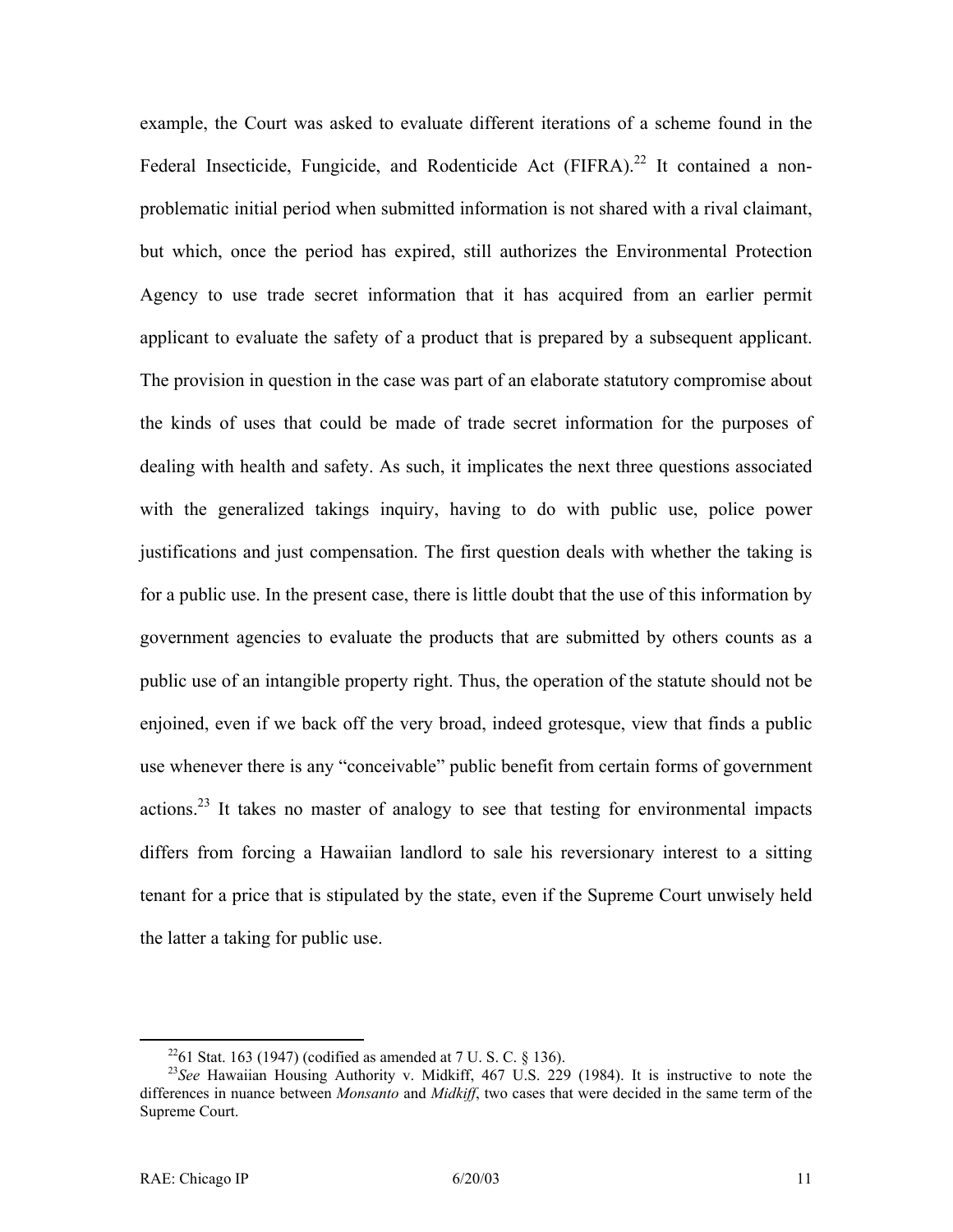Even after the public use issue has been decided, there is still the question of whether the taking passes muster because the government has provided suitable compensation in cash or kind. Under FIFRA a number of options were available to the EPA with respect to the information requested. In principle it could disclose that information to the public, even though in practice it did not adopt this particular option. It could surely take the information in question and give it to a rival claimant in order to reduce the time and cost needed to process its application. The statute itself contained certain requirements for compensation with respect to the shared use of that information, so that the basic pattern of the takings clause is respected in dealing with the matter. At this point, the only real question is whether the amount of compensation meets the usual tests, which, insofar as they ignore loss of good will and consequential damages, are far too favorable to the government.

What is troublesome about the present situation is the unargued assumption in Monsanto that the government program should be evaluated in terms of the lower standards of review that are applicable for a regulatory taking. At this point, the inquiry slips into an "ad hoc" discussion of the *Penn Central* test with its three major components: "the character of the governmental action, its economic impact, and its interference with reasonable investment-backed expectations.["24](#page-13-0) These three dubious components do not advance the analysis of any takings question. The first is most uninformative because it does not explain why different treatments ought to be attached in the end to coercive government behavior. Coercive government behavior is the same no matter what form it takes. The second is seemingly irrelevant because it does not

<span id="page-13-0"></span> <sup>24</sup>*Monsanto*, 467 U.S. at 1005.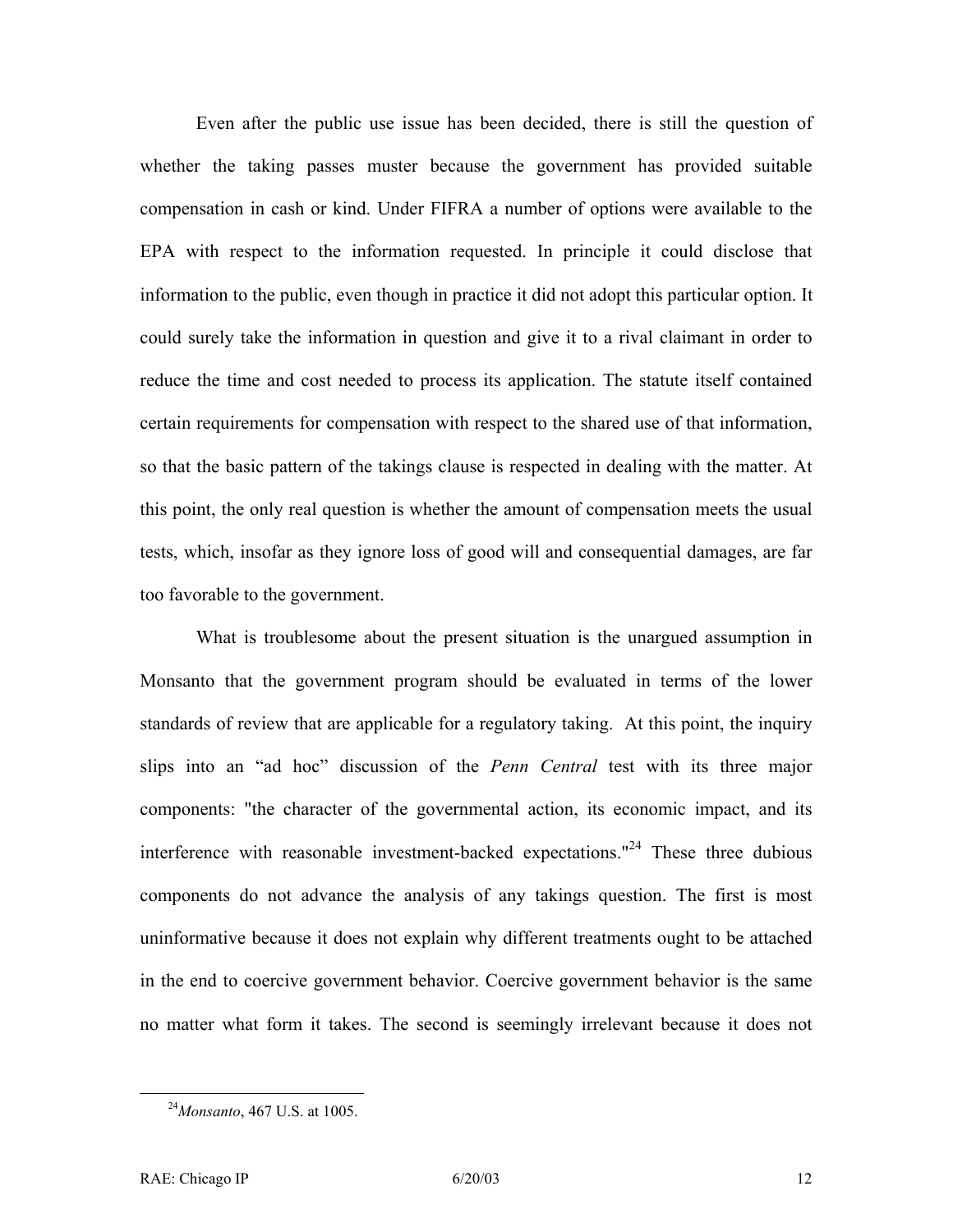explain why the size of the impact goes to the question of coverage under the takings clause, rather than the valuation of an individual case.

The last requirement, that there be "reasonable investment-backed expectations," is at best useless and at worst mischievous. If the question is whether individuals have a reasonable expectation that their property will be taken by government action, then the answer depends on how one deals with reasonableness. If the question is only *predictive*, namely, whether individuals and firms rightly fear that governments will act in disrespect of common law property rights, then the worse that government behaves, the stronger its defenses against constitutional challenges. Yet no one accepts that argument with respect to cases of outright government occupation: why then should it be decisive, in the wrong way, with respect to regulations? The Constitution is a tool to restrain government power, not a device for forcing private parties to mitigate at their own expense the losses from government misconduct. Individuals who are warned by prior forms of government misbehavior must, as they can, steer clear of those actions that provoke the wrath of the state. The difficulty with this point of view is that it requires Hobbesian responses to what is supposed to be a Lockean world. The private action to mitigate damages is not what is required because it will reduce the levels of innovation and invention that allow the system to operate successfully in the first place. It seems therefore that more than predictive weight has to be attached to the idea of "reasonableness" under the circumstances. This interpretation, in turn, requires some sense that the arrangements in question respond to some legitimate government purposes that are, at a minimum, justified by more than a crude appeal to the notion that "we trap you inside the jungle and therefore can expropriate all that you own."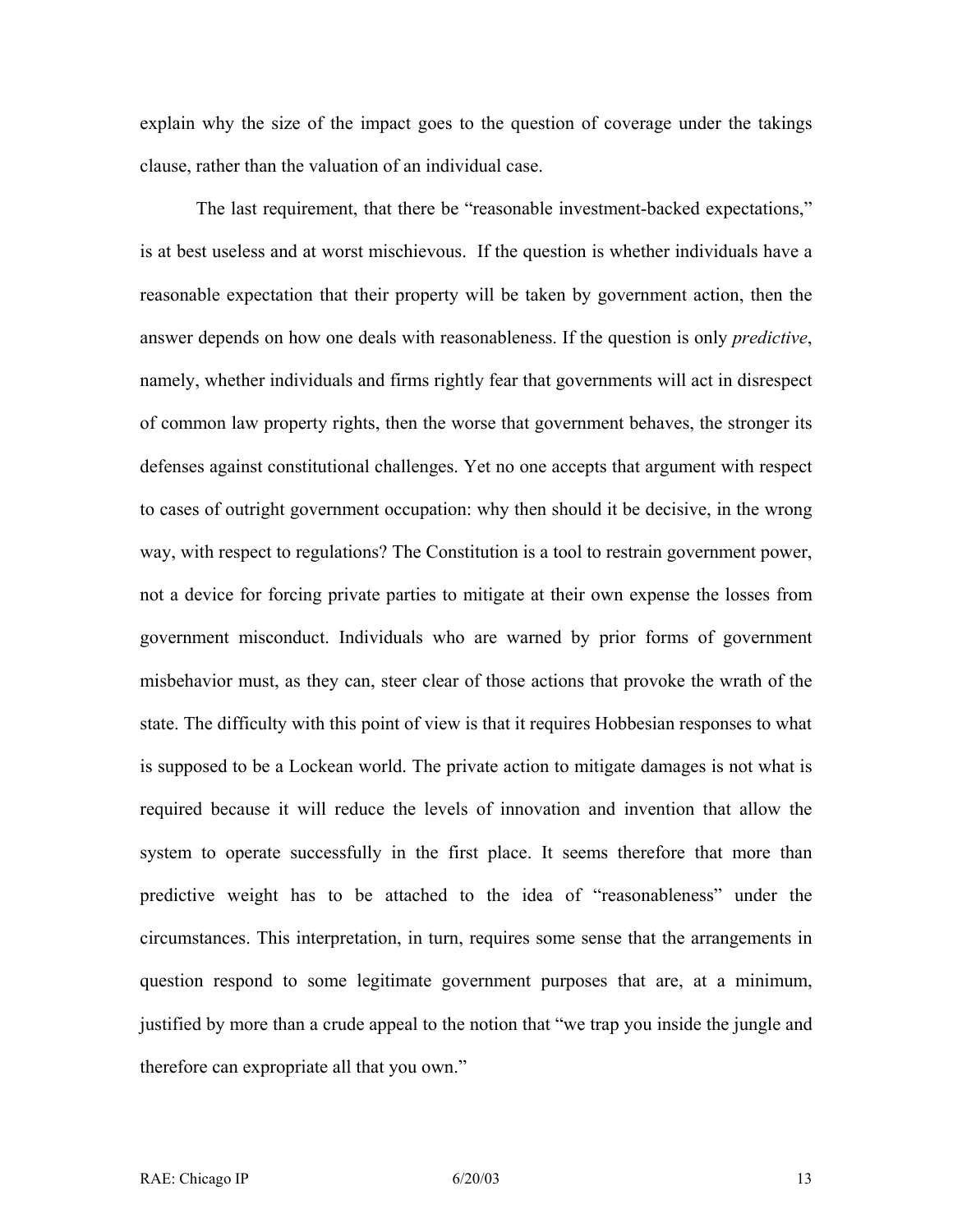The differences in these two points of view are of great importance. Under the second, normative account of these tests, we do have a police power justification for running examinations to see that the chemicals in question meet the standards of public health and safety. But we can surely achieve this particular goal without the publication of the content of the trade secret and without allowing subsequent applicants to use the information free of charge. The information that is required is delivered under a pledge of constitutionality that insulates it from constitutional reproach. Stated otherwise, the police power requires not only the articulation of an intelligent end, but also the selection of means that fit the end in question. So long as the health and safety objectives can be met without compromising the content of the trade secret, the statute must choose means that satisfy the dual imperatives of protecting both private property and public health. It follows, therefore, that there is a clear restriction on how the government agency may use the trade secret information entrusted in its care. That information may be used to facilitate review of the application of the firm that held the trade secret without any compensation at all. However, beyond that there are difficulties that rightly require compensation. The publication of the information willy-nilly does not advance the health and safety in any particular way that could not be achieved by warnings of those dangers that might be encountered in ordinary use. In addition, any gains that could be obtained by allowing second-generation firms to use this information can be obtained even if they are required to compensate the first-mover for the partial loss of its trade secret. Further, this market setting ensures Pareto efficiency because the second generation firm will not pay for the information unless he values it more than the price, and the first-mover will only give it if he values the price more than the cost of secret diffusion. The language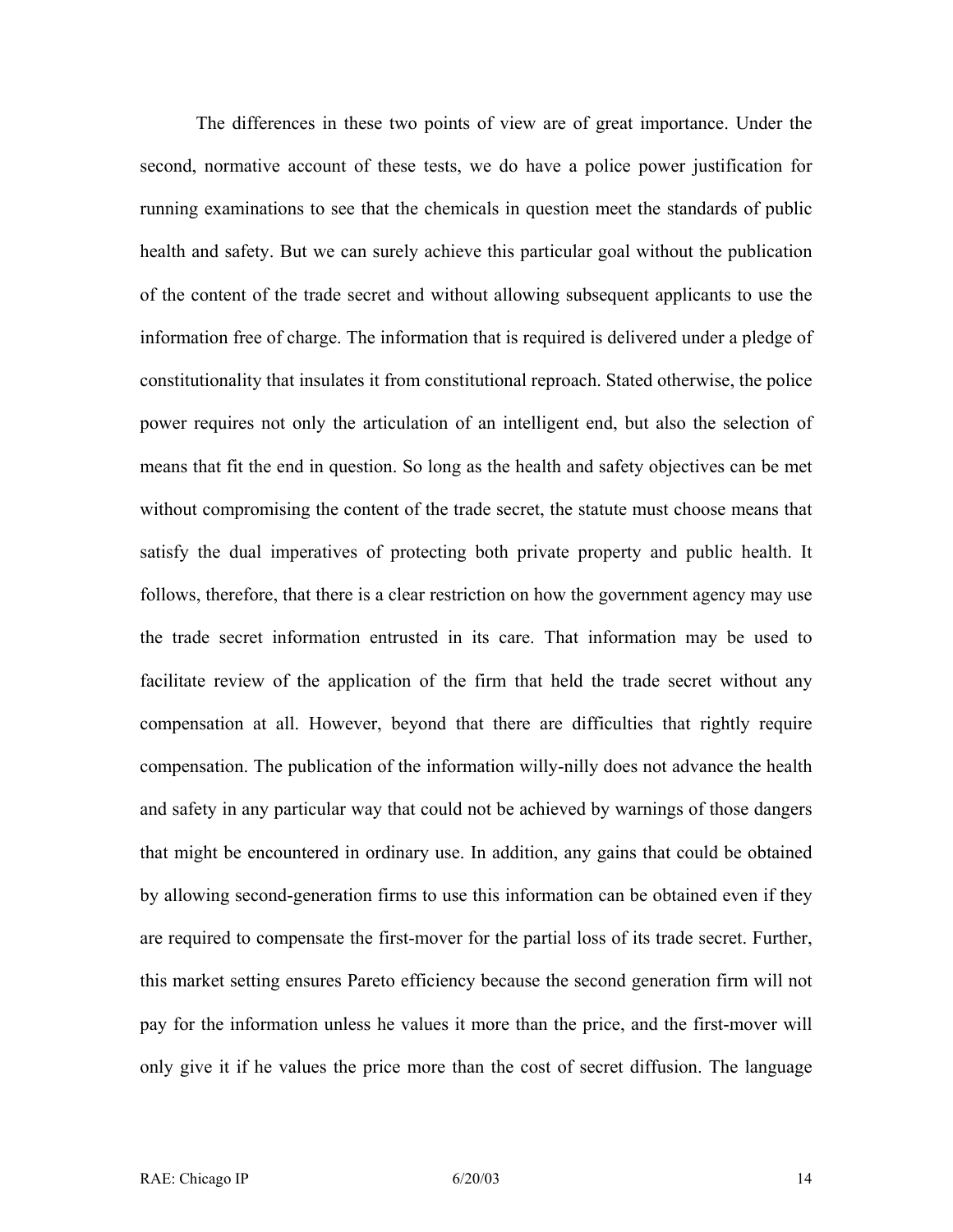about "reasonable investment-backed expectations" is therefore redundant and circular to the extent that it purports to do anything more than refer courts back to the four key questions that animate any inquiry under the takings law.

Yet the Court's analysis has not followed this interpretation. Rather, once the *Penn Central* test erroneously was assumed to apply, the entire inquiry shifted from government justification to assumption of risk by the holder of the trade secret. Thus, Justice Blackmun first observed that "Monsanto was on notice of the manner in which the EPA was authorized to use and disclose any data turned over to it by an applicant for registration."<sup>25</sup> The clear inference is that by virtue of the fact that it had the ability to keep the information from the government, the holder necessarily assumed the risk of its partial or total disclosure once it handed that information over to the government. "If, despite the data-consideration and data-disclosure provisions in the statute, Monsanto chose to submit the requisite data in order to receive a registration, it can hardly argue that its reasonable investment-backed expectations are disturbed when the EPA acts to use or disclose the data in a manner that was authorized by law at the time of the submission."<sup>26</sup> After all, it could still sell its products in some overseas markets (unless it were subject to the same adverse conditions.)

At this point Justice Blackmun's entire analysis breaks down because of the on/off character of investment-backed expectations. Let the submission be made before the requirement is imposed, and it looks as though there is no justification for the restriction in question. But once there is notice in advance of what will be required, then there is an "overwhelming" case against the protection of the trade secret because the

<span id="page-16-1"></span><span id="page-16-0"></span>

<sup>25</sup>*Id.* at 1006. 26*Id.* at 1006–1007.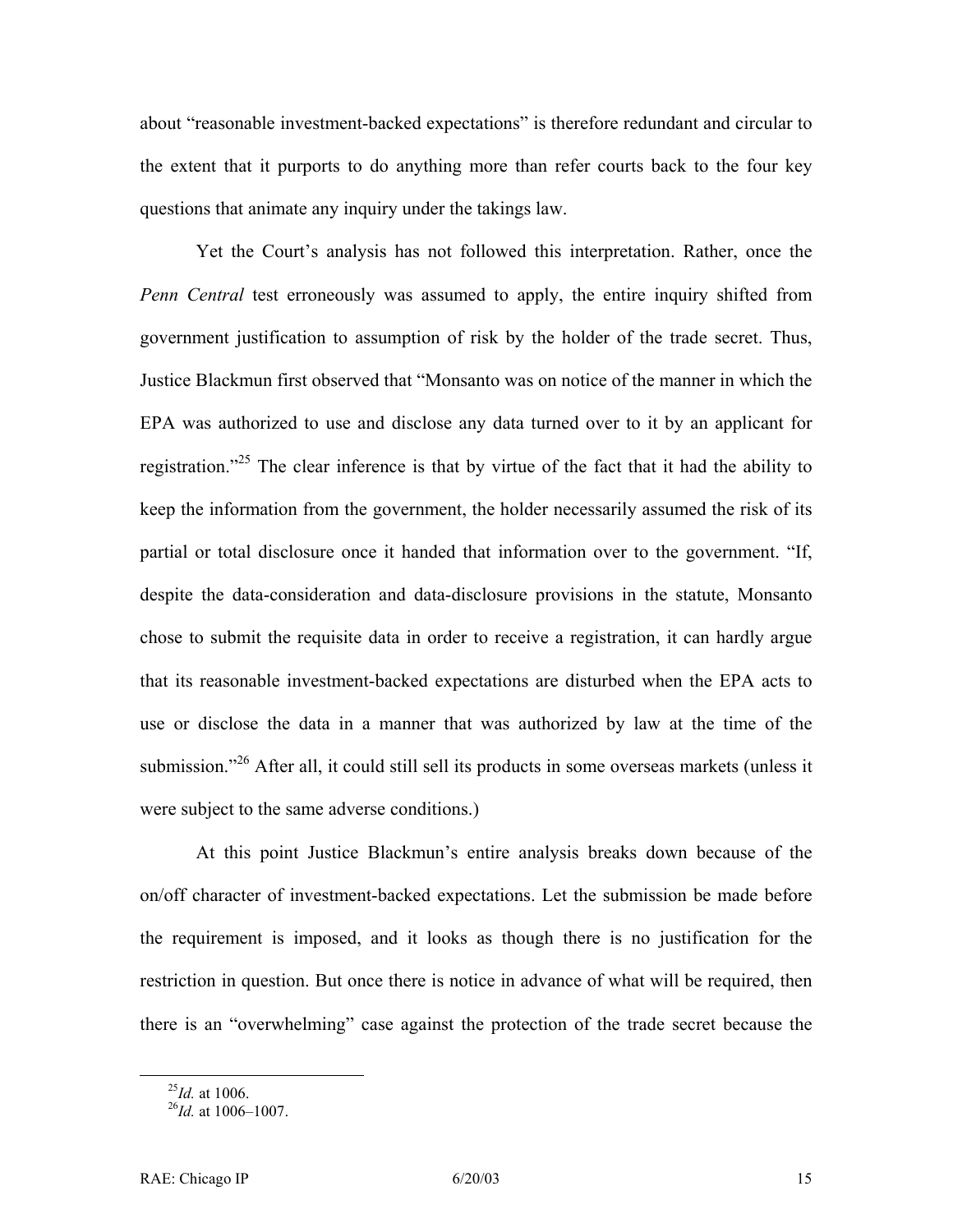expectation of privacy utterly vanishes. The point here is that the voluntary submission is said to undo the property protection, which in turn leads to the question of why the decision to submit the data is called voluntary. In the ordinary case a decision is voluntary because the party who makes it can decline to do so without the loss of any other rights. But this regulatory scheme is not part of an ordinary bargain between equal strangers from which Monsanto could walk away at its free will and pleasure. At common law Monsanto would have the antecedent right to market its products without the need for any preclearance from the government, subject to the usual rules that deal with damages and injunctions in the event that its fungicides prove dangerous to others. In the present system, the statute deprives them of that marketing right prior to the time of any submission, without any compensation being paid at all. If that baseline had been properly obtained, then the language of mutual gain would justify the use of the assumption of risk theme implicit in the phrase "reasonable investment-backed expectations." But it was improperly obtained, for the government cannot just tell people that they cannot receive a permit. The permit power does not give it implicit ownership rights over the private property, but this power must be exercised only for some good cause, which needs to be illustrated. If this were not the case, the government could announce to one and all that no one could do anything without a permit, be it occupy land, sell products or protest some regulatory scheme. At that point the state could pay in funny money, by offering to return to private persons the rights that it had just obtained by fiat in exchange for some fresh concession. Thus, the government could demand that if you wish to build a house on beachfront property, then you must yield to the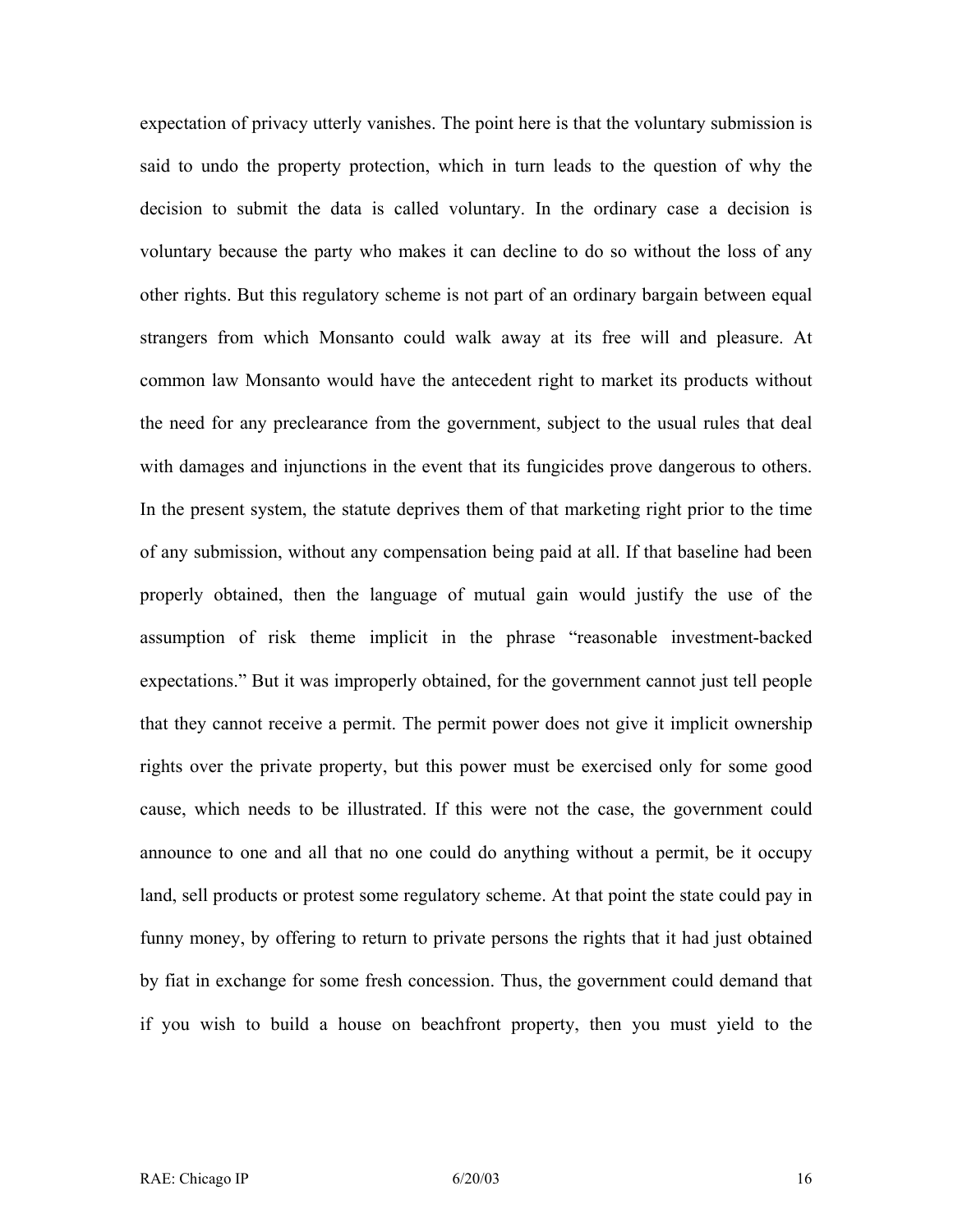government an easement across the front of the property— $^{27}$ or for that matter, half the land in question.

It seems clear that the entire case must raise the vexing doctrine of "unconstitutional conditions," which places limits on the ability of the government to require individuals to waive their constitutional rights, including those to property under the takings clause, $28$  in order to escape the burden of some regulatory exaction. Justice Blackmun blithely notes the possibility that this doctrine could apply, but quickly concludes that it really does not matter in this case because the entire issue concerns health and safety over which the government power to regulate is secure. Therefore, he never asks the question of whether the unconstitutional conditions doctrine imposes any limitation on the strength of the quid pro quo the government can exact in connection with basic regulation. He thus downplays the critical role that the compensation system and the sharp restrictions on public and private disclosure played in the evaluation of FIFRA. Quite simply, the decision refuses to acknowledge the *narrower* grounds on which it is both possible and proper to uphold FIFRA. Rather, Blackmun makes the clever observation that the statutory conditions were not that onerous because Monsanto continued to invest in research after FIFRA and its various modifications were on the books. However, that result did not occur because the government could always have its way on matters of environmental regulation so long as it gives public notice of its intention. Instead, it is because FIFRA contained both compensation and confidentiality requirements that satisfied the more exacting tests of just compensation and police power justification.

<span id="page-18-0"></span><sup>&</sup>lt;sup>27</sup>*See* Nollan v. South Carolina Coastal Comm'n, 483 U.S. 825 (1987).<br><sup>28</sup>*See* RICHARD A. EPSTEIN, BARGAINING WITH THE STATE (1993).

<span id="page-18-1"></span>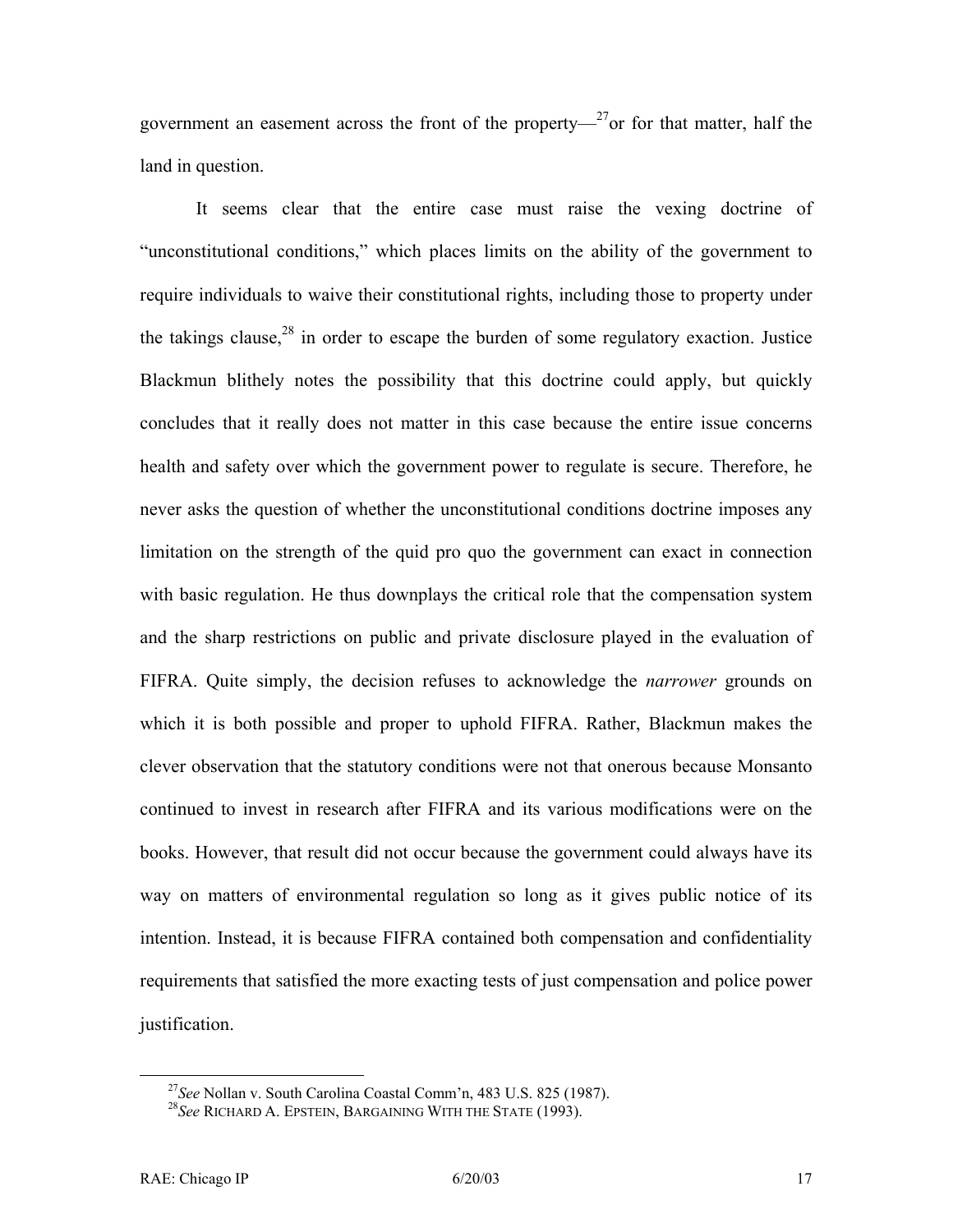The confusion that was sowed in Monsanto came to a head in the endless litigation, in which I took part as a consultant for the tobacco companies, that took place in the First Circuit<sup>29</sup> over the constitutionality of Massachusetts  $307B$ <sup>30</sup> This statute required that certain key ingredients in tobacco (other than the tobacco itself) be disclosed to the department of public health in order of their relative concentrations. The DPH could be released generally "for the purpose of protecting public health," so long as the Attorney General did not think that the public disclosure of the trade secret information exposed the state to liabilities under the takings clause.

The statute itself does not ostensibly require any holder of a trade secret to expose all the flavorings added to their cigarettes, or to explain how the ingredients are combined. However, the published information unequivocally makes it easier for a competitor to reverse engineer the distinctive taste of any cigarette, a task that is

(b) The nicotine yield ratings, which shall accurately predict nicotine intake for average consumers, based on standards to be established by the department of public health.

The nicotine yield ratings so provided, and any other such information in the annual reports with respect to which the department determines that there is a reasonable scientific basis for concluding that the availability of such information could reduce risks to public health, shall be public records; provided, however, that before any public disclosure of such information the department shall request the advice of the attorney general whether such disclosure would constitute an unconstitutional taking of property, and shall not disclose such information unless and until the attorney general advises that such disclosure would not constitute an unconstitutional taking.

This section shall not require a manufacturer, in its report to the department or otherwise, to identify or disclose the specific amount of any ingredient that has been approved by the Food and Drug Administration, Public Health Service, United States Department of Health and Human Services ("FDA"), or its successor agency, as safe when burned and inhaled or that has been designated by the FDA, or its successor agency, as generally recognized as safe when burned and inhaled, according to the Generally Recognized As Safe list of the FDA.

<span id="page-19-0"></span> <sup>29</sup>*See* Philip Morris, Inc. v. Harshbarger, <sup>122</sup> F.3d <sup>58</sup> (1st Cir. [1997\)](http://www.westlaw.com/Find/Default.wl?rs=++++1.0&vr=2.0&DB=506&FindType=Y&SerialNum=1997170546); Philip Morris, Inc. v. Harshbarger, 159 F.3d 670 (1st Cir. 1998); Phillip Morris, Inc. v. Reilly, 113 F. Supp. 2d 129 (D. [Mass.](http://www.westlaw.com/Find/Default.wl?rs=++++1.0&vr=2.0&DB=4637&FindType=Y&SerialNum=2000526254) 2000). *See also* Philip Morris, Inc. v. Reilly, 312 F.3d 24 (1<sup>st</sup> Cir. 2002)

<span id="page-19-1"></span> $^{30}$ § 307B. Manufacture of tobacco products; annual reports including added constituents and nicotine yield ratings; disclosure; exclusions

For the purpose of protecting the public health, any manufacturer of cigarettes, snuff or chewing tobacco sold in the commonwealth shall provide the department of public health with an annual report, in a form and at a time specified by that department, which lists for each brand of such product sold the following information:

<sup>(</sup>a) The identity of any added constituent other than tobacco, water or reconstituted tobacco sheet made wholly from tobacco, to be listed in descending order according to weight, measure, or numerical count; and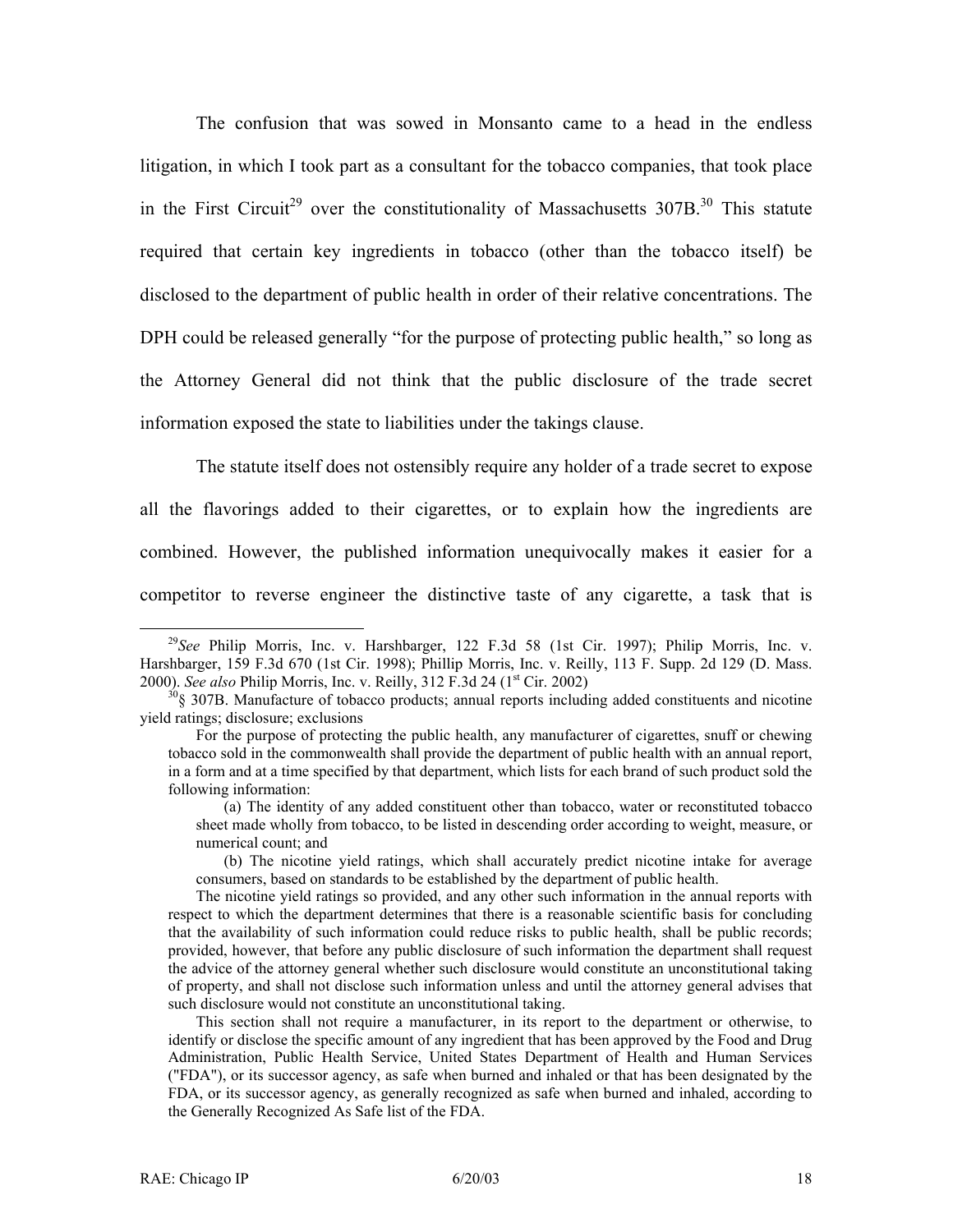exceedingly difficult to undertake without that information because the act of burning the tobacco often destroys or transforms its initial ingredients. No one denied the characterization of the disclosures as a partial taking of the initial trade secret that falls into the pattern established in *Kaiser-Aetna*. The point hardly counts as news in light of the explicit statutory provision that blocks disclosure "unless and until the attorney general advises that such disclosure would not constitute an unconstitutional taking."

The next question that arises is how best to deal with the statute in question once the prima facie case has been established. The right way to think about the issue is to note that the submission of information should not be regarded as "voluntary" in that the price that is paid for the failure to conform to the new law is the loss of any ability to sell the property within Massachusetts. The case, therefore, becomes one in which the ability to avoid one obligation only comes with the sacrifice of a related constitutional right. In one sense, the case is no different to the tobacco companies than a law that sets forth that if they wish to sell their products within the state of Massachusetts, they must deed over the title to their Boston headquarters to the state. In dealing with the prima facie case, it does not matter what form of property is surrendered. All exactions of this sort force a person to choose between two entitlements, similar to the robber who gives his hapless victim the choice between his money and his life.

In response, Massachusetts should forcefully disagree with the analogy on the ground that its statute is justified by the police power in the name of public health in a way in which a seizure of the Boston headquarters is not. However, that conclusion only works if one takes (as Justice Blackmun implied in Monsanto) a rational basis view (if one can call it that) of the police power under which a mere whiff of a public health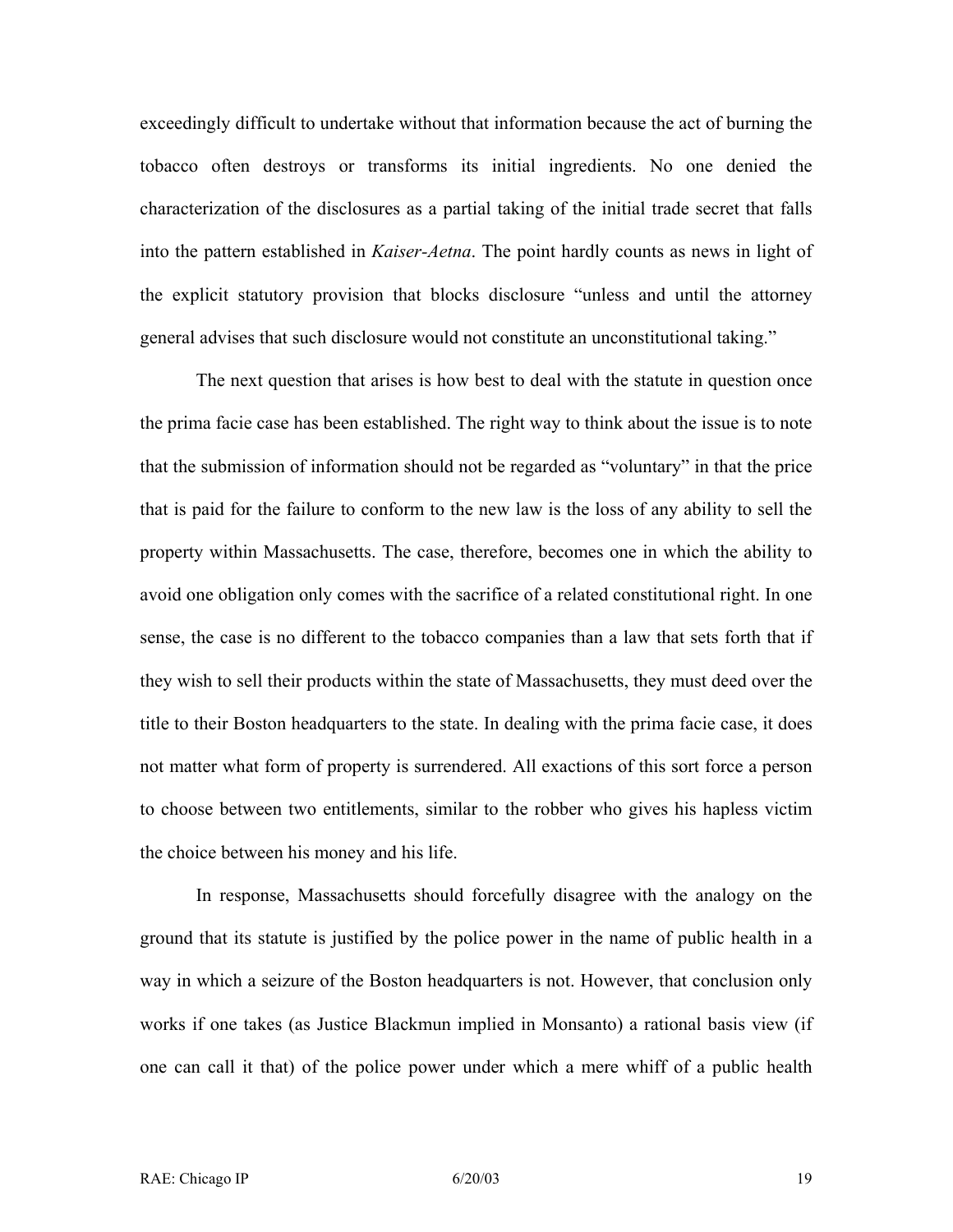interest is sufficient to insulate the statute from all forms of additional review. But any sensible regime of takings law cannot allow a constitutional protection created at the front end to be eviscerated at the back end, without at least some look at the methods chosen to pursue the public health. Here the differences between FIFRA and the Massachusetts scheme are simply too large to be ignored.<sup>31</sup> The targets of the Massachusetts statute were such potent additives as parsley sage, rosemary and thyme, or at least "sugars, glycerin, propylene glycol, cocoa, and licorice."[32](#page-21-1) All of these elements are common in all sorts of common food (and one assumes pharmaceutical) preparations, in which their use goes without notice. There was no showing, or even suggestion, that the presence of these elements in tobacco posed a greater threat than they did in other contexts. Yet the statute does not purport to regulate their use in any other product. Nor for that matter is there any showing that a consumer who is constantly bombarded with information about the dangers of nicotine and tar, all of which are fully disclosed and discussed, could attach any but the most evanescent interest in the ingredients for which disclosure is routinely required under the statute. The inference in this case is inescapable that the information in question is of value to only one segment of the public, namely, rival producers. These rivals would be able to combine this information with that available from other sources to reverse engineer trade secrets on flavorings in which the tobacco companies have invested millions, and for which they take incredible precautions to keep them from falling into enemy hands. Moreover, the entire disclosure was far beyond that provided under both the federal statute and under the statutes of other states. In these statutes, the information in question was collected in confidence by the

<span id="page-21-0"></span> <sup>31</sup>*Cf.* Robert K. Hur, *[Takings, Trade Secrets, and Tobacco: Mountain or Molehill?](http://www.westlaw.com/Find/Default.wl?rs=++++1.0&vr=2.0&DB=1239&FindType=Y&ReferencePositionType=S&SerialNum=0283110566&ReferencePosition=488)*, <sup>53</sup> [STAN. L. REV.](http://www.westlaw.com/Find/Default.wl?rs=++++1.0&vr=2.0&DB=1239&FindType=Y&ReferencePositionType=S&SerialNum=0283110566&ReferencePosition=488)  447, 473–474 (2000) (noting the less restrictive alternatives available).  $32P$  $32P$  hilip Morris, Inc. v. Reilly, 312 F.3d 24, 27 (1st Cir. 2002).

<span id="page-21-1"></span>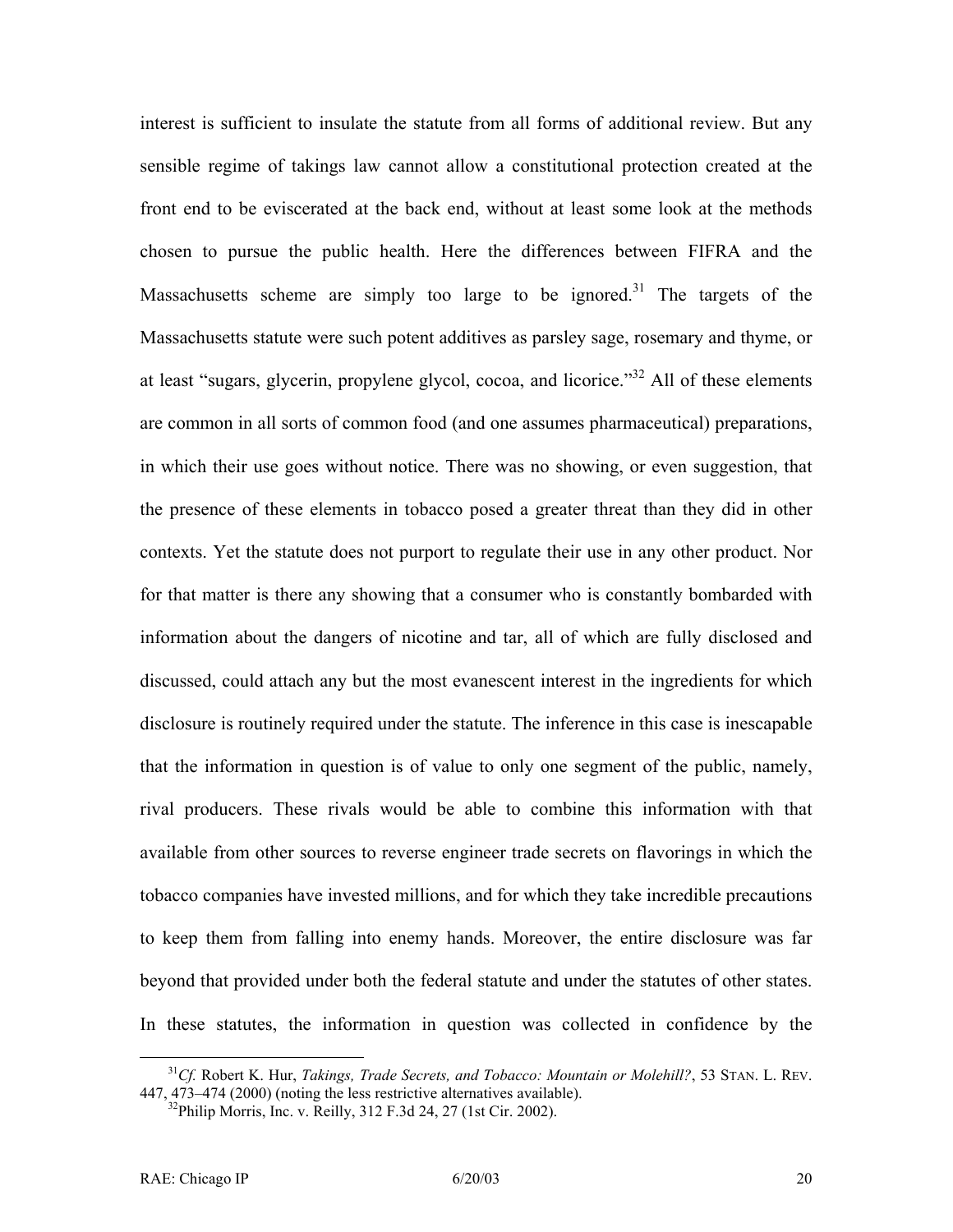government agency unless and until some investigation revealed that it posed some danger to public health, at which point the firm could either redesign the product or face publication of the offending result.<sup>33</sup> The traditional account of the police power is broad enough to include regulatory schemes that are intended for the protection of the "health, safety, morals and general welfare." Even in the heyday of substantive due process, the scope of the police power was regarded as strong enough to require the publication of trade secret information that was necessary to prevent various forms of consumer fraud.<sup>34</sup> But the traditional formulation of the police power was intended to exclude those statutes that had primarily an anticompetitive effect, as by providing one class of firms an advantage that it denied to its rivals. In these cases, the simple incantation that the disclosures are for public health cannot save a statute that yields its secrets under the most cursory of reviews.

In dealing with this situation, a badly split First Circuit came to the right decision when the two judges who struck down the statute were in fundamental disagreement on how to apply the *Monsanto* decision. Judge Torruella took the view that the three-part test from *Penn Central* applied. He concluded that the decisive feature was that the impact of the government regulation was severe because of the destruction of the trade secret, while its health justification was weak. The basic conclusion is correct, largely because it downplays the notice and assumption of risk rationales in *Monsanto* that would lead to the opposite conclusion.

Judge Selya disagreed, and believed that the reasonable investment-backed

<span id="page-22-0"></span><sup>&</sup>lt;sup>33</sup>MINN. STAT. § 461.17 (1997) (covering only certain specified additives). TEX. HEALTH & SAFETY §§ [161.351-](http://www.westlaw.com/Find/Default.wl?rs=++++1.0&vr=2.0&DB=1000301&DocName=TXHSS161.351&FindType=L)55 (2001) (requiring the report of brand-specific ingredients in descending order, but banning disclosure for information that counts as tr[ade secrets under federal law\).](http://www.westlaw.com/Find/Default.wl?rs=++++1.0&vr=2.0&DB=708&FindType=Y&SerialNum=1919100431)<br><sup>34</sup>Corn Products Refining Co. v. Eddy, 249 U.S. 427, 431-32 (1919).

<span id="page-22-1"></span>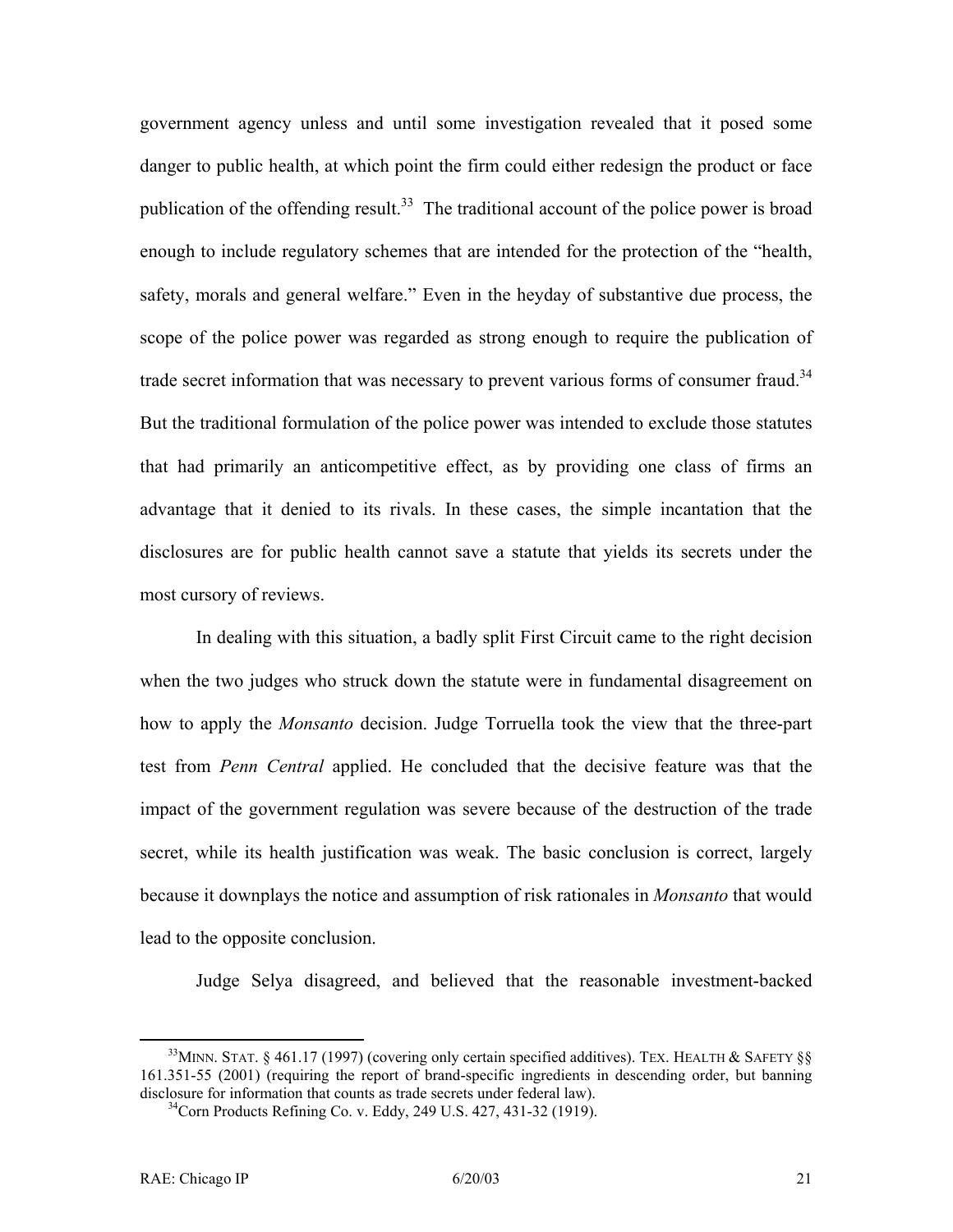expectations should trump. He found in *Monsanto* clear intimations that the dominant factor in the case related not to the nature of the state imposition, but to the clear sense that this decision dashed the reasonable expectations of the tobacco firms because it was imposed after their products reached the market. In so doing he relied on Justice Blackmun's observation in *Monsanto* that "we find that the force of this factor is so overwhelming" that it is not necessary to consider either the nature of the private interest or the type of government intervention. That said, he then inexplicitly, appears to ignore the rest of the sentence that provides "at least with respect to certain of the data submitted by Monsanto to the EPA, that it disposes of the taking question regarding those data." The clear implication of Justice Blackmun's logic was that the prior notice in this case doomed the claim for protected status. But that assertion does not support the converse proposition that if notice is lacking, the regulation in question has to fail regardless of other circumstances. This rapid oscillation between the on/off switches leaves open the possibility that the regulation might be per se valid when applied to some new product or reformulated version of existing products, which took place after the statute was on the books.

#### **III. CONCLUSION**

In dealing with these issues, there is, yet again, abundant support for two key propositions. First, it is a mistake in dealing with intellectual property questions to assume that the differences between intellectual property and tangible property are invariably so broad that it is necessary to start over whenever any serious question of intellectual property law arises. In this case there are some differences between trade secrets and tangible property in the articulation of the right to exclude, but none of these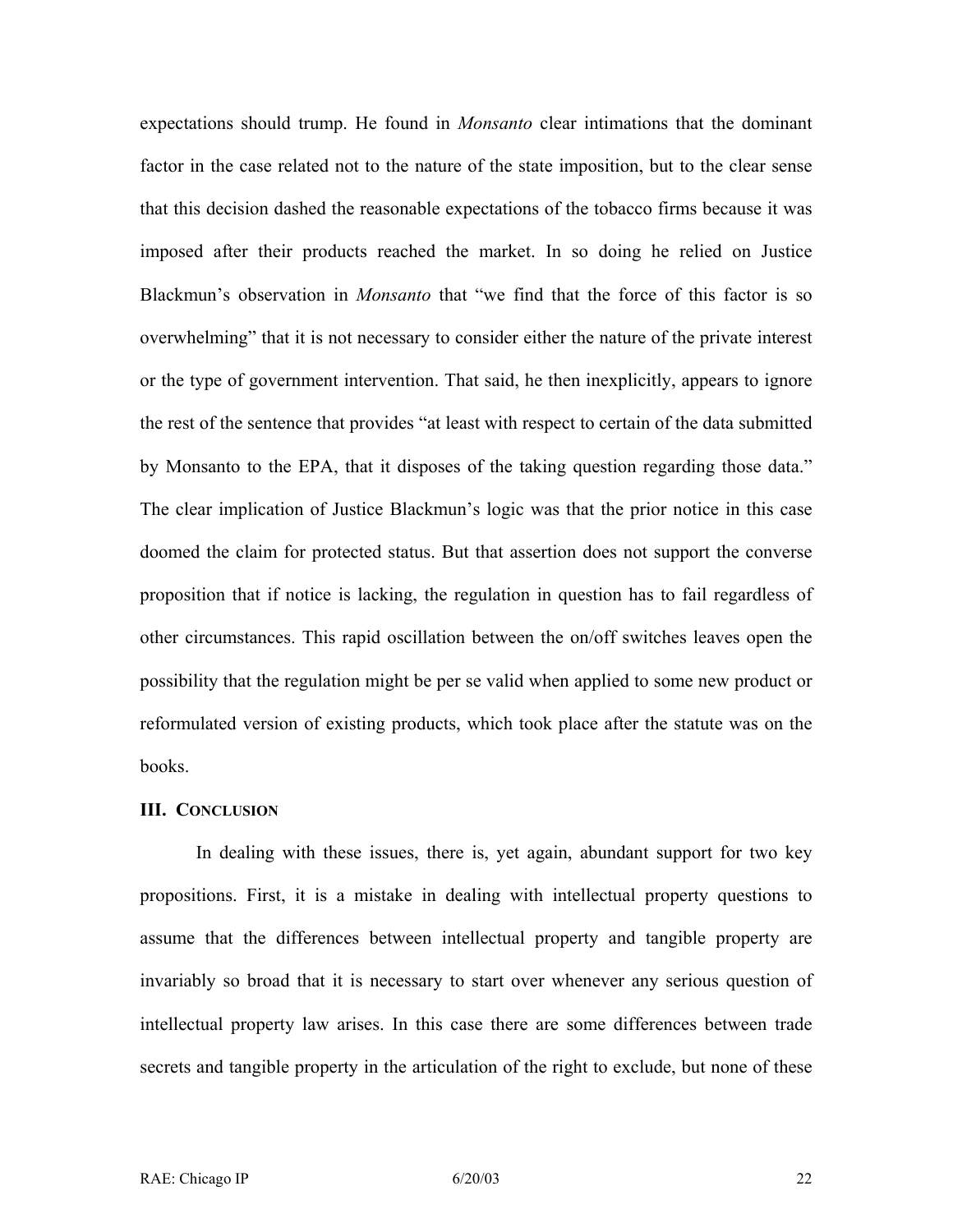bear any relevance to the overall analysis of the two cases. Second, in dealing with this issue the takings law remains a mess for two reasons. One applies generally to all types of property, and the other pertains exclusively to intellectual property law. The general problem with takings law is the large gulf in the rules that govern physical and regulatory takings. It is not possible to draw any principled line between these types of takings that justifies the use of strict scrutiny in the former case and rational basis test in the latter.

The specific problem with takings law applied to intellectual property is that, in dealing with trade secrets, the flawed treatment of regulatory takings articulated in *Penn Central* is the only framework that is relevant. Once the decision is made to analogize to the distinction between occupations and use restrictions in the physical takings context, it becomes clear that this case should be treated on a par with the former and not the latter, even though both FIFRA and the Massachusetts statutes are undoubtedly types of regulation. A simple use restriction of a trade secret only prevents its holder from using it in certain products or processes, but it does not require that a party share the information with others. This coerced sharing in the world of intellectual property is similar to an occupation of property by others in the world of real property. In making this claim, it would be unwise to argue that the stricter standard applied to occupation cases should block any police power justification that the government might offer. But it does require that these justifications be tested and not accepted on face value.

It is easy to pooh-pooh this case as making a mountain out of a mole-hill, as at least one student author has done.<sup>35</sup> The stakes in getting the right analysis on this matter are high, for the much despised tobacco industry is not the only potential target of trade secret regulation. Similar rules with a health and safety rationale could be imposed on pharmaceuticals, foodstuffs, or indeed any other consumer product. It is a credit to our political institutions that they have as of yet not

 $\overline{a}$ 

<span id="page-24-0"></span><sup>35</sup>*See* Hur, *supra* note 30.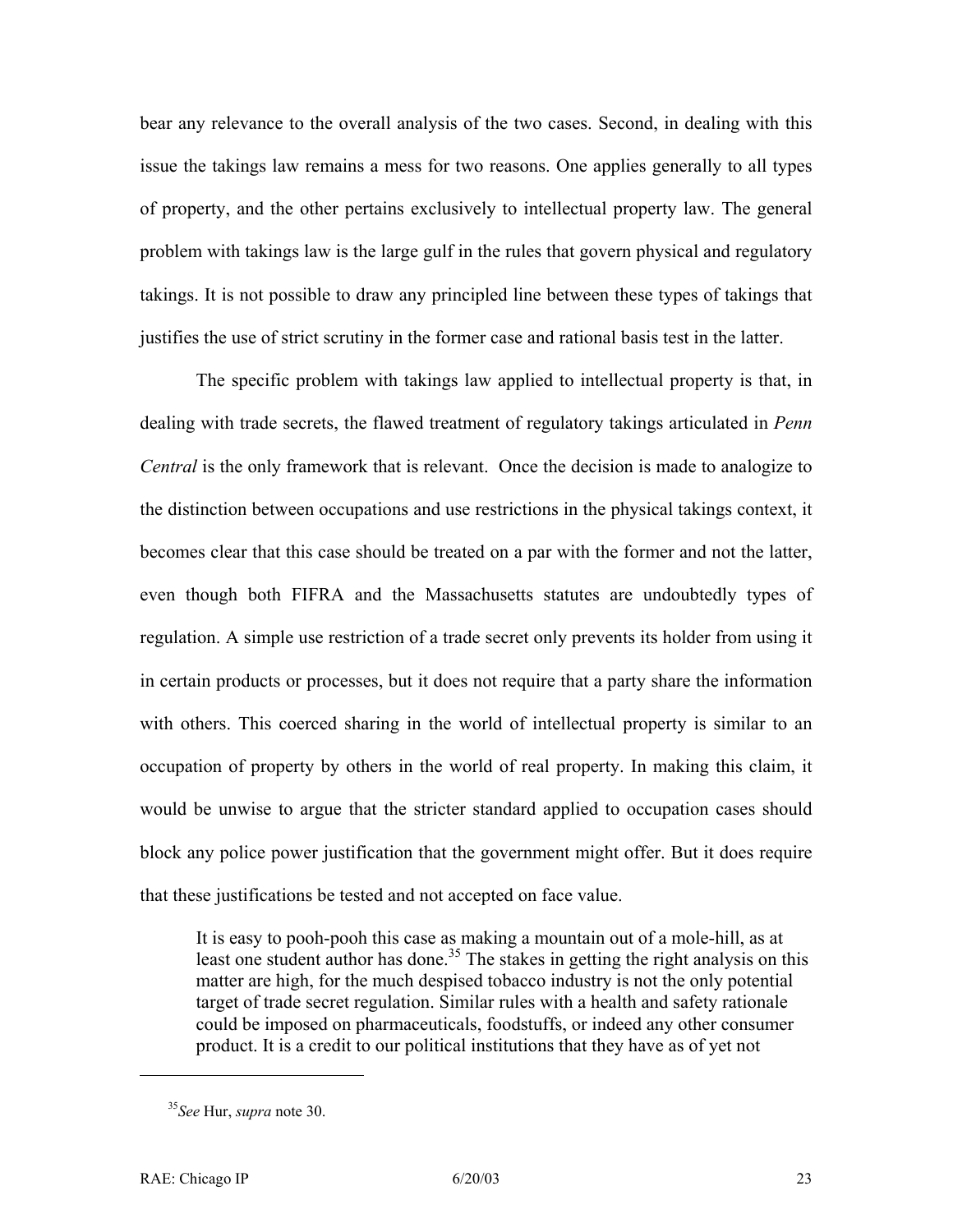attempted such efforts, but with the manifest hostility toward the pharmaceutical industry, an approach such as this might well be in the wings. The thesis here is that there is no reason to run that risk at all. The procedures whereby trade secrets are disclosed to regulators under a promise of confidentiality unless or until some danger is discovered imitates a set of practices that are routinely used with the voluntary transferring and licensing of trade secrets. It falls easily within the scope of the police power even if we do engage in the usual gymnastics that surround takings jurisprudence. However, when the government can give the trade secrets away on a whim, constitutional problems arise. There is still time to place the protection of trade secrets on a more secure constitutional footing, and do away with the erroneous intellectual property analysis that flies under the false flag of the *Penn Central* case.

Readers with comments should address them to:

Richard A. Epstein University of Chicago Law School 1111 East 60th Street Chicago, IL 60637 repstein@uchicago.edu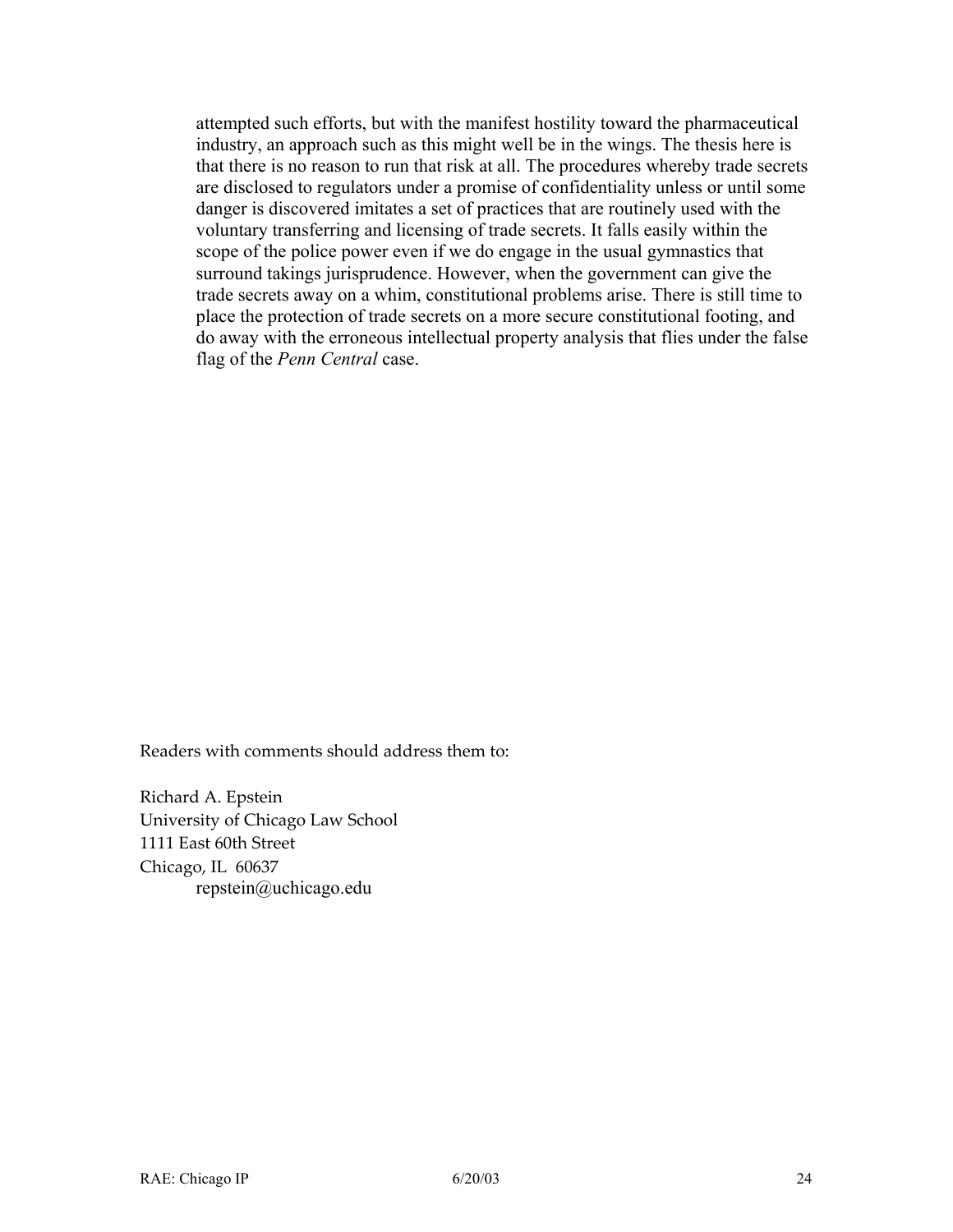### Chicago Working Papers in Law and Economics (Second Series)

- 1. William M. Landes, Copyright Protection of Letters, Diaries and Other Unpublished Works: An Economic Approach (July 1991)
- 2. Richard A. Epstein, The Path to *The T. J. Hooper*: The Theory and History of Custom in the Law of Tort (August 1991)
- 3. Cass R. Sunstein, On Property and Constitutionalism (September 1991)
- 4. Richard A. Posner, Blackmail, Privacy, and Freedom of Contract (February 1992)
- 5. Randal C. Picker, Security Interests, Misbehavior, and Common Pools (February 1992)
- 6. Tomas J. Philipson & Richard A. Posner, Optimal Regulation of AIDS (April 1992)
- 7. Douglas G. Baird, Revisiting Auctions in Chapter 11 (April 1992)
- 8. William M. Landes, Sequential versus Unitary Trials: An Economic Analysis (July 1992)
- 9. William M. Landes & Richard A. Posner, The Influence of Economics on Law: A Quantitative Study (August 1992)
- 10. Alan O. Sykes, The Welfare Economics of Immigration Law: A Theoretical Survey With An Analysis of U.S. Policy (September 1992)
- 11. Douglas G. Baird, 1992 Katz Lecture: Reconstructing Contracts (November 1992)
- 12. Gary S. Becker, The Economic Way of Looking at Life (January 1993)
- 13. J. Mark Ramseyer, Credibly Committing to Efficiency Wages: Cotton Spinning Cartels in Imperial Japan (March 1993)
- 14. Cass R. Sunstein, Endogenous Preferences, Environmental Law (April 1993)
- 15. Richard A. Posner, What Do Judges and Justices Maximize? (The Same Thing Everyone Else Does) (April 1993)
- 16. Lucian Arye Bebchuk and Randal C. Picker, Bankruptcy Rules, Managerial Entrenchment, and Firm-Specific Human Capital (August 1993)
- 17. J. Mark Ramseyer, Explicit Reasons for Implicit Contracts: The Legal Logic to the Japanese Main Bank System (August 1993)
- 18. William M. Landes and Richard A. Posner, The Economics of Anticipatory Adjudication (September 1993)
- 19. Kenneth W. Dam, The Economic Underpinnings of Patent Law (September 1993)
- 20. Alan O. Sykes, An Introduction to Regression Analysis (October 1993)
- 21. Richard A. Epstein, The Ubiquity of the Benefit Principle (March 1994)
- 22. Randal C. Picker, An Introduction to Game Theory and the Law (June 1994)
- 23. William M. Landes, Counterclaims: An Economic Analysis (June 1994)
- 24. J. Mark Ramseyer, The Market for Children: Evidence from Early Modern Japan (August 1994)
- 25. Robert H. Gertner and Geoffrey P. Miller, Settlement Escrows (August 1994)
- 26. Kenneth W. Dam, Some Economic Considerations in the Intellectual Property Protection of Software (August 1994)
- 27. Cass R. Sunstein, Rules and Rulelessness, (October 1994)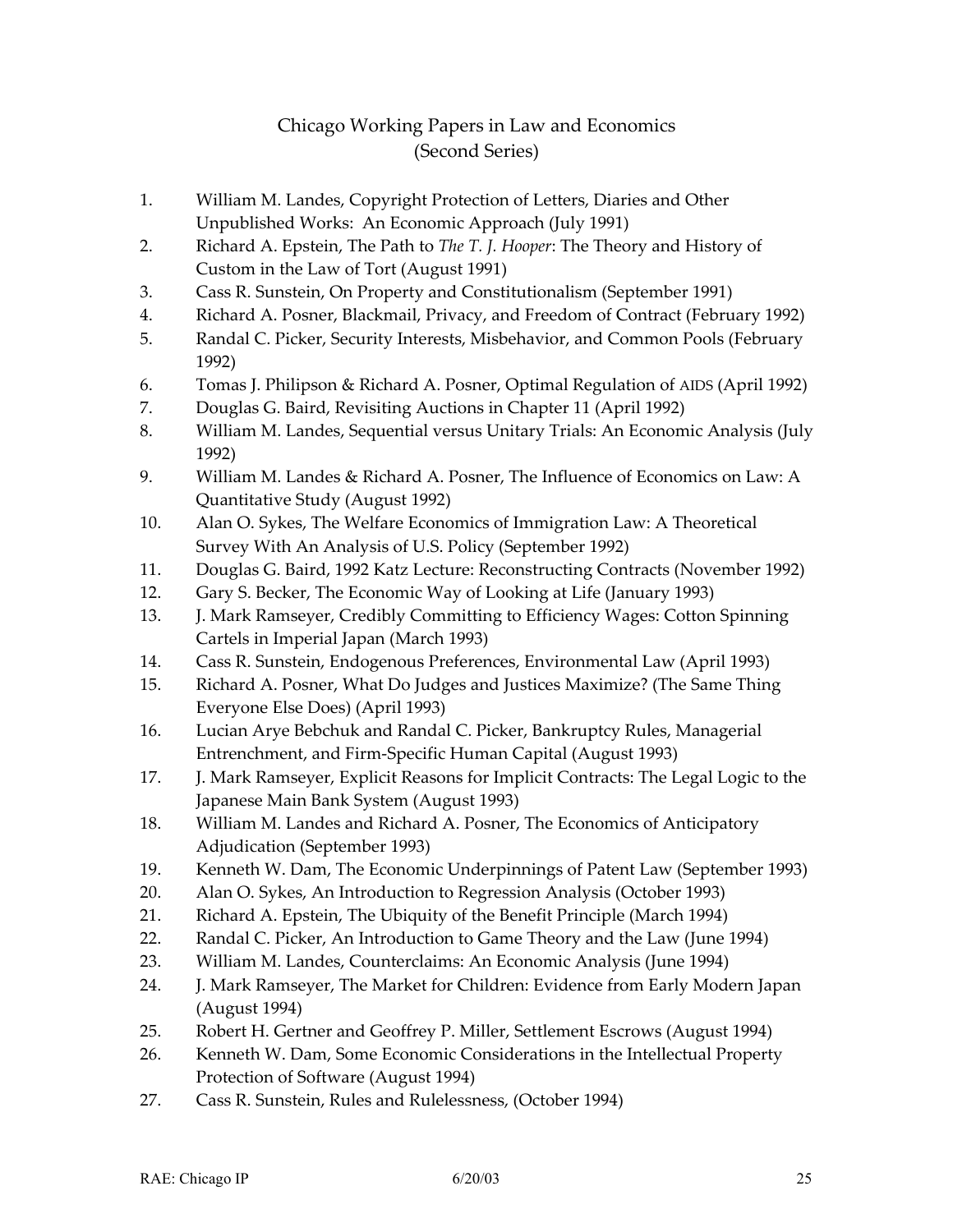- 28. David Friedman, More Justice for Less Money: A Step Beyond *Cimino* (December 1994)
- 29. Daniel Shaviro, Budget Deficits and the Intergenerational Distribution of Lifetime Consumption (January 1995)
- 30. Douglas G. Baird, The Law and Economics of Contract Damages (February 1995)
- 31. Daniel Kessler, Thomas Meites, and Geoffrey P. Miller, Explaining Deviations from the Fifty Percent Rule: A Multimodal Approach to the Selection of Cases for Litigation (March 1995)
- 32. Geoffrey P. Miller, Das Kapital: Solvency Regulation of the American Business Enterprise (April 1995)
- 33. Richard Craswell, Freedom of Contract (August 1995)
- 34. J. Mark Ramseyer, Public Choice (November 1995)
- 35. Kenneth W. Dam, Intellectual Property in an Age of Software and Biotechnology (November 1995)
- 36. Cass R. Sunstein, Social Norms and Social Roles (January 1996)
- 37. J. Mark Ramseyer and Eric B. Rasmusen, Judicial Independence in Civil Law Regimes: Econometrics from Japan (January 1996)
- 38. Richard A. Epstein, Transaction Costs and Property Rights: Or Do Good Fences Make Good Neighbors? (March 1996)
- 39. Cass R. Sunstein, The Cost-Benefit State (May 1996)
- 40. William M. Landes and Richard A. Posner, The Economics of Legal Disputes Over the Ownership of Works of Art and Other Collectibles (July 1996)
- 41. John R. Lott, Jr. and David B. Mustard, Crime, Deterrence, and Right-to-Carry Concealed Handguns (August 1996)
- 42. Cass R. Sunstein, Health-Health Tradeoffs (September 1996)
- 43. G. Baird, The Hidden Virtues of Chapter 11: An Overview of the Law and Economics of Financially Distressed Firms (March 1997)
- 44. Richard A. Posner, Community, Wealth, and Equality (March 1997)
- 45. William M. Landes, The Art of Law and Economics: An Autobiographical Essay (March 1997)
- 46. Cass R. Sunstein, Behavioral Analysis of Law (April 1997)
- 47. John R. Lott, Jr. and Kermit Daniel, Term Limits and Electoral Competitiveness: Evidence from California's State Legislative Races (May 1997)
- 48. Randal C. Picker, Simple Games in a Complex World: A Generative Approach to the Adoption of Norms (June 1997)
- 49. Richard A. Epstein, Contracts Small and Contracts Large: Contract Law through the Lens of Laissez-Faire (August 1997)
- 50. Cass R. Sunstein, Daniel Kahneman, and David Schkade, Assessing Punitive Damages (with Notes on Cognition and Valuation in Law) (December 1997)
- 51. William M. Landes, Lawrence Lessig, and Michael E. Solimine, Judicial Influence: A Citation Analysis of Federal Courts of Appeals Judges (January 1998)
- 52. John R. Lott, Jr., A Simple Explanation for Why Campaign Expenditures are Increasing: The Government is Getting Bigger (February 1998)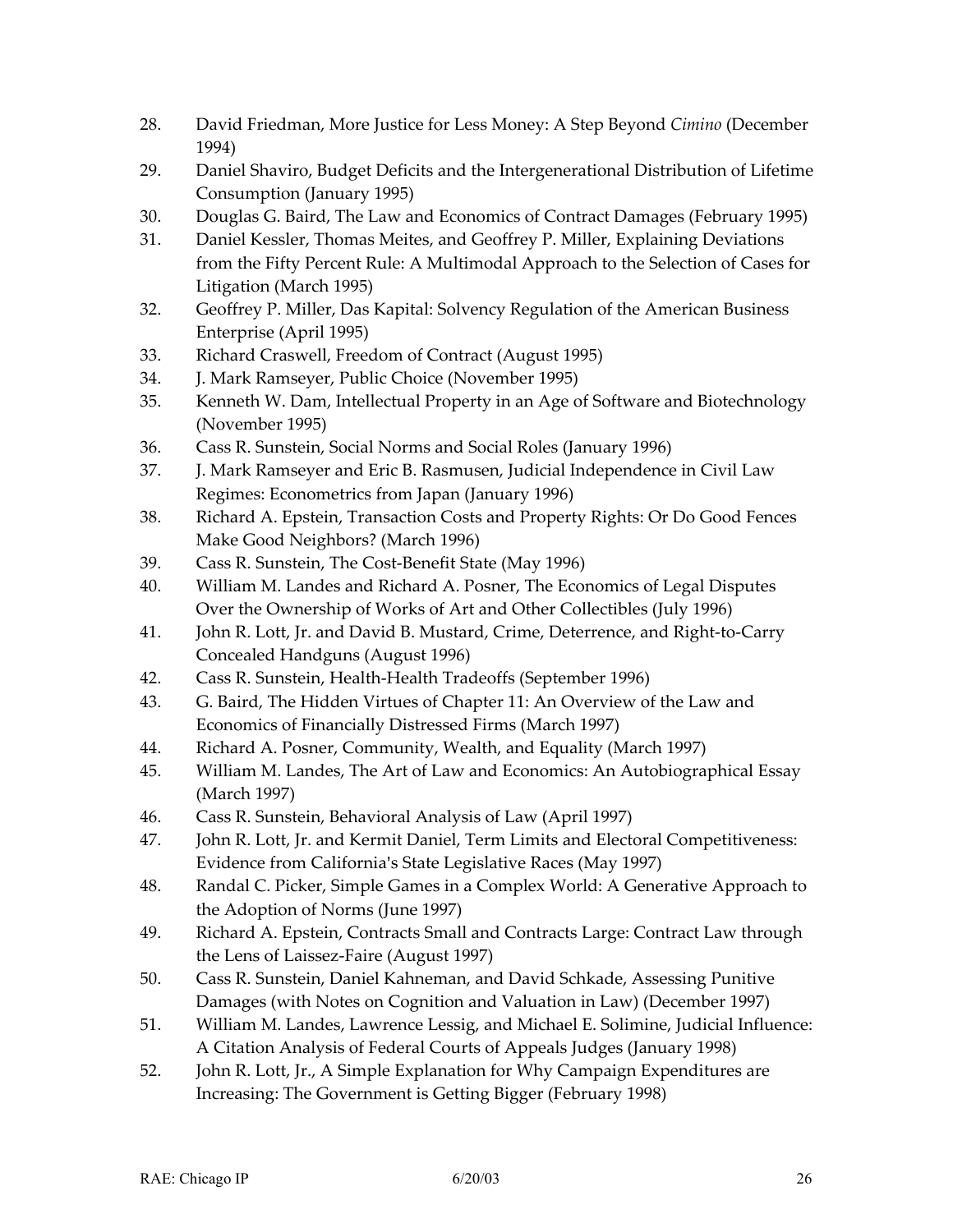- 53. Richard A. Posner, Values and Consequences: An Introduction to Economic Analysis of Law (March 1998)
- 54. Denise DiPasquale and Edward L. Glaeser, Incentives and Social Capital: Are Homeowners Better Citizens? (April 1998)
- 55. Christine Jolls, Cass R. Sunstein, and Richard Thaler, A Behavioral Approach to Law and Economics (May 1998)
- 56. John R. Lott, Jr., Does a Helping Hand Put Others At Risk?: Affirmative Action, Police Departments, and Crime (May 1998)
- 57. Cass R. Sunstein and Edna Ullmann-Margalit, Second-Order Decisions (June 1998)
- 58. Jonathan M. Karpoff and John R. Lott, Jr., Punitive Damages: Their Determinants, Effects on Firm Value, and the Impact of Supreme Court and Congressional Attempts to Limit Awards (July 1998)
- 59. Kenneth W. Dam, Self-Help in the Digital Jungle (August 1998)
- 60. John R. Lott, Jr., How Dramatically Did Women's Suffrage Change the Size and Scope of Government? (September 1998)
- 61. Kevin A. Kordana and Eric A. Posner, A Positive Theory of Chapter 11 (October 1998)
- 62. David A. Weisbach, Line Drawing, Doctrine, and Efficiency in the Tax Law (November 1998)
- 63. Jack L. Goldsmith and Eric A. Posner, A Theory of Customary International Law (November 1998)
- 64. John R. Lott, Jr., Public Schooling, Indoctrination, and Totalitarianism (December 1998)
- 65. Cass R. Sunstein, Private Broadcasters and the Public Interest: Notes Toward A "Third Way" (January 1999)
- 66. Richard A. Posner, An Economic Approach to the Law of Evidence (February 1999)
- 67. Yannis Bakos, Erik Brynjolfsson, Douglas Lichtman, Shared Information Goods (February 1999)
- 68. Kenneth W. Dam, Intellectual Property and the Academic Enterprise (February 1999)
- 69. Gertrud M. Fremling and Richard A. Posner, Status Signaling and the Law, with Particular Application to Sexual Harassment (March 1999)
- 70. Cass R. Sunstein, Must Formalism Be Defended Empirically? (March 1999)
- 71. Jonathan M. Karpoff, John R. Lott, Jr., and Graeme Rankine, Environmental Violations, Legal Penalties, and Reputation Costs (March 1999)
- 72. Matthew D. Adler and Eric A. Posner, Rethinking Cost-Benefit Analysis (April 1999)
- 73. John R. Lott, Jr. and William M. Landes, Multiple Victim Public Shooting, Bombings, and Right-to-Carry Concealed Handgun Laws: Contrasting Private and Public Law Enforcement (April 1999)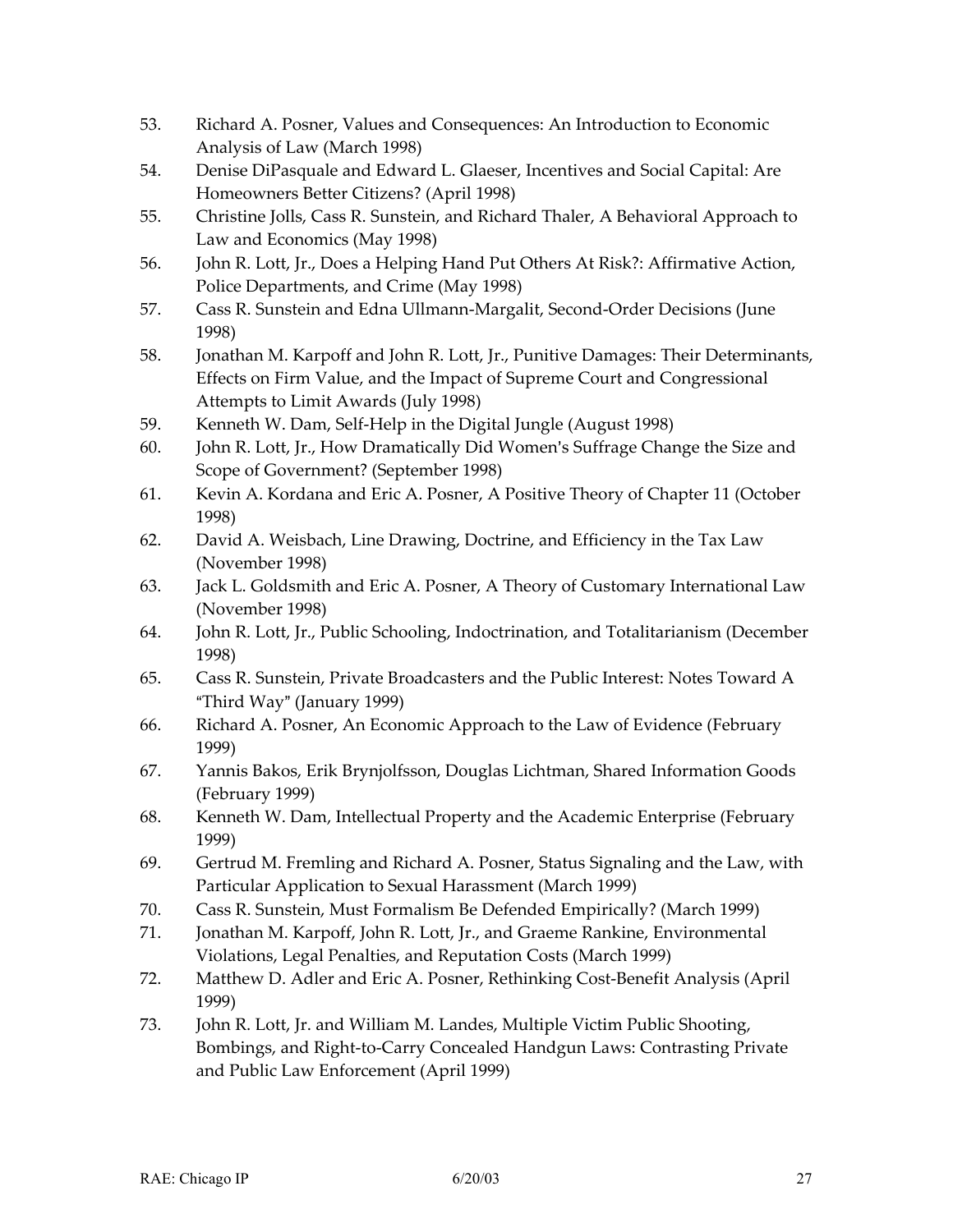- 74. Lisa Bernstein, The Questionable Empirical Basis of Article 2's Incorporation Strategy: A Preliminary Study (May 1999)
- 75. Richard A. Epstein, Deconstructing Privacy: and Putting It Back Together Again (May 1999)
- 76. William M. Landes, Winning the Art Lottery: The Economic Returns to the Ganz Collection (May 1999)
- 77. Cass R. Sunstein, David Schkade, and Daniel Kahneman, Do People Want Optimal Deterrence? (June 1999)
- 78. Tomas J. Philipson and Richard A. Posner, The Long-Run Growth in Obesity as a Function of Technological Change (June 1999)
- 79. David A. Weisbach, Ironing Out the Flat Tax (August 1999)
- 80. Eric A. Posner, A Theory of Contract Law under Conditions of Radical Judicial Error (August 1999)
- 81. David Schkade, Cass R. Sunstein, and Daniel Kahneman, Are Juries Less Erratic than Individuals? Deliberation, Polarization, and Punitive Damages (September 1999)
- 82. Cass R. Sunstein, Nondelegation Canons (September 1999)
- 83. Richard A. Posner, The Theory and Practice of Citations Analysis, with Special Reference to Law and Economics (September 1999)
- 84. Randal C. Picker, Regulating Network Industries: A Look at *Intel* (October 1999)
- 85. Cass R. Sunstein, Cognition and Cost-Benefit Analysis (October 1999)
- 86. Douglas G. Baird and Edward R. Morrison, Optimal Timing and Legal Decisionmaking: The Case of the Liquidation Decision in Bankruptcy (October 1999)
- 87. Gertrud M. Fremling and Richard A. Posner, Market Signaling of Personal Characteristics (November 1999)
- 88. Matthew D. Adler and Eric A. Posner, Implementing Cost-Benefit Analysis When Preferences Are Distorted (November 1999)
- 89. Richard A. Posner, Orwell versus Huxley: Economics, Technology, Privacy, and Satire (November 1999)
- 90. David A. Weisbach, Should the Tax Law Require Current Accrual of Interest on Derivative Financial Instruments? (December 1999)
- 91. Cass R. Sunstein, The Law of Group Polarization (December 1999)
- 92. Eric A. Posner, Agency Models in Law and Economics (January 2000)
- 93. Karen Eggleston, Eric A. Posner, and Richard Zeckhauser, Simplicity and Complexity in Contracts (January 2000)
- 94. Douglas G. Baird and Robert K. Rasmussen, Boyd's Legacy and Blackstone's Ghost (February 2000)
- 95. David Schkade, Cass R. Sunstein, Daniel Kahneman, Deliberating about Dollars: The Severity Shift (February 2000)
- 96. Richard A. Posner and Eric B. Rasmusen, Creating and Enforcing Norms, with Special Reference to Sanctions (March 2000)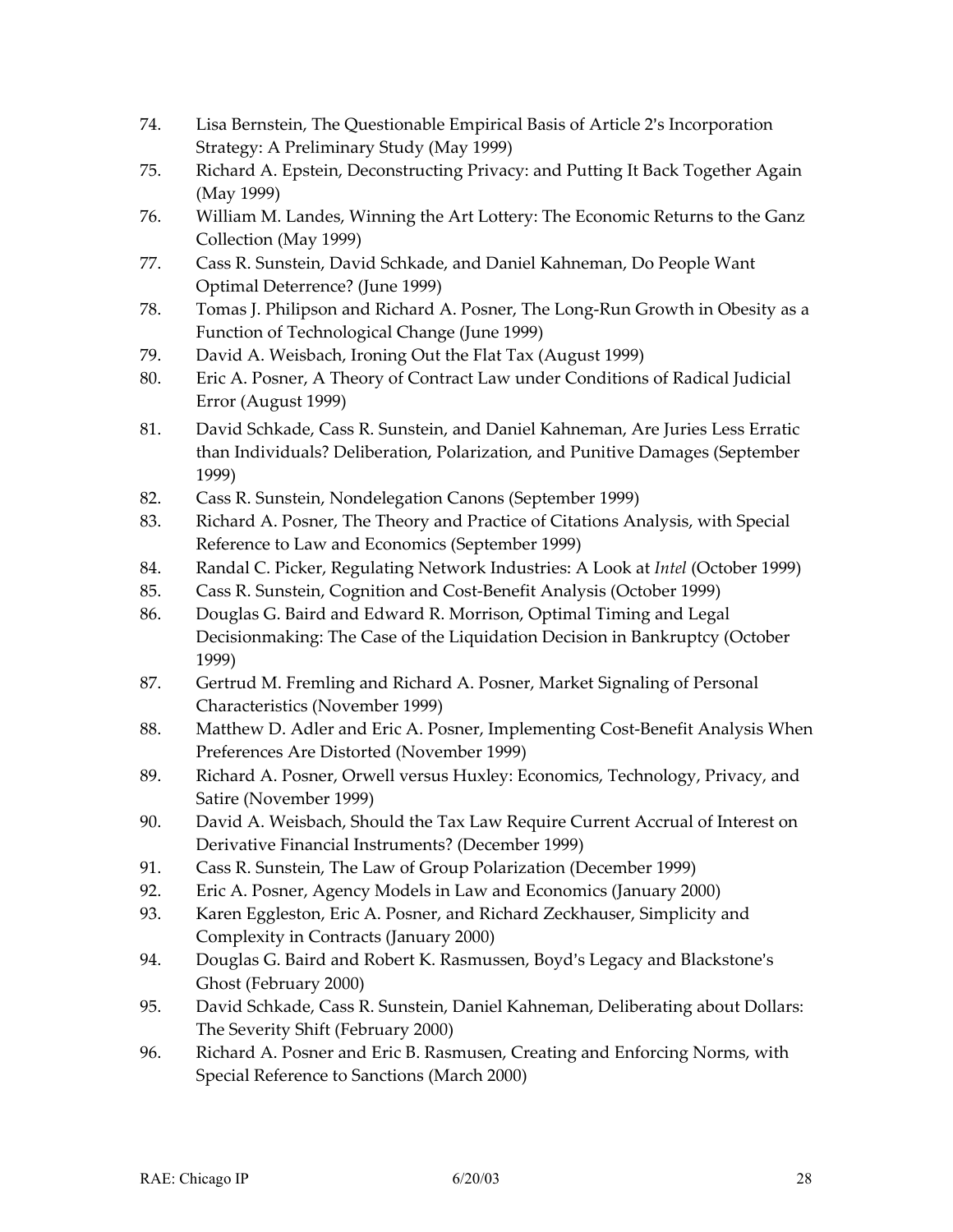- 97. Douglas Lichtman, Property Rights in Emerging Platform Technologies (April 2000)
- 98. Cass R. Sunstein and Edna Ullmann-Margalit, Solidarity in Consumption (May 2000)
- 99. David A. Weisbach, An Economic Analysis of Anti-Tax Avoidance Laws (May 2000, revised May 2002)
- 100. Cass R. Sunstein, Human Behavior and the Law of Work (June 2000)
- 101. William M. Landes and Richard A. Posner, Harmless Error (June 2000)
- 102. Robert H. Frank and Cass R. Sunstein, Cost-Benefit Analysis and Relative Position (August 2000)
- 103. Eric A. Posner, Law and the Emotions (September 2000)
- 104. Cass R. Sunstein, Cost-Benefit Default Principles (October 2000)
- 105. Jack Goldsmith and Alan Sykes, The Dormant Commerce Clause and the Internet (November 2000)
- 106. Richard A. Posner, Antitrust in the New Economy (November 2000)
- 107. Douglas Lichtman, Scott Baker, and Kate Kraus, Strategic Disclosure in the Patent System (November 2000)
- 108. Jack L. Goldsmith and Eric A. Posner, Moral and Legal Rhetoric in International Relations: A Rational Choice Perspective (November 2000)
- 109. William Meadow and Cass R. Sunstein, Statistics, Not Experts (December 2000)
- 110. Saul Levmore, Conjunction and Aggregation (December 2000)
- 111. Saul Levmore, Puzzling Stock Options and Compensation Norms (December 2000)
- 112. Richard A. Epstein and Alan O. Sykes, The Assault on Managed Care: Vicarious Liability, Class Actions and the Patient's Bill of Rights (December 2000)
- 113. William M. Landes, Copyright, Borrowed Images and Appropriation Art: An Economic Approach (December 2000)
- 114. Cass R. Sunstein, Switching the Default Rule (January 2001)
- 115. George G. Triantis, Financial Contract Design in the World of Venture Capital (January 2001)
- 116. Jack Goldsmith, Statutory Foreign Affairs Preemption (February 2001)
- 117. Richard Hynes and Eric A. Posner, The Law and Economics of Consumer Finance (February 2001)
- 118. Cass R. Sunstein, Academic Fads and Fashions (with Special Reference to Law) (March 2001)
- 119. Eric A. Posner, Controlling Agencies with Cost-Benefit Analysis: A Positive Political Theory Perspective (April 2001)
- 120. Douglas G. Baird, Does Bogart Still Get Scale? Rights of Publicity in the Digital Age (April 2001)
- 121. Douglas G. Baird and Robert K. Rasmussen, Control Rights, Priority Rights and the Conceptual Foundations of Corporate Reorganization (April 2001)
- 122. David A. Weisbach, Ten Truths about Tax Shelters (May 2001)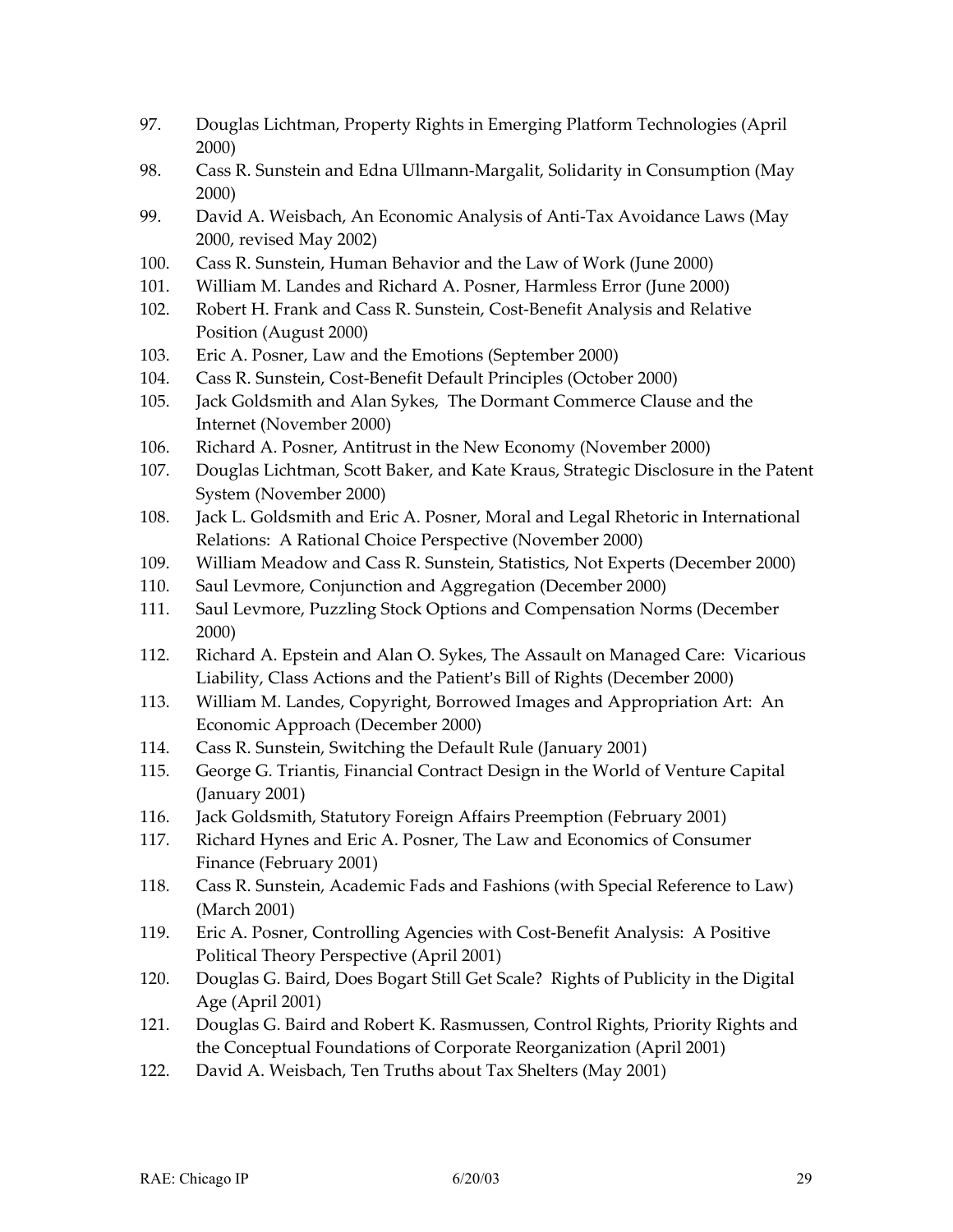- 123. William M. Landes, What Has the Visual Arts Rights Act of 1990 Accomplished? (May 2001)
- 124. Cass R. Sunstein, Social and Economic Rights? Lessons from South Africa (May 2001)
- 125. Christopher Avery, Christine Jolls, Richard A. Posner, and Alvin E. Roth, The Market for Federal Judicial Law Clerks (June 2001)
- 126. Douglas G. Baird and Edward R. Morrison, Bankruptcy Decision Making (June 2001)
- 127. Cass R. Sunstein, Regulating Risks after ATA (June 2001)
- 128. Cass R. Sunstein, The Laws of Fear (June 2001)
- 129. Richard A. Epstein, In and Out of Public Solution: The Hidden Perils of Property Transfer (July 2001)
- 130. Randal C. Picker, Pursuing a Remedy in *Microsoft*: The Declining Need for Centralized Coordination in a Networked World (July 2001)
- 131. Cass R. Sunstein, Daniel Kahneman, David Schkade, and Ilana Ritov, Predictably Incoherent Judgments (July 2001)
- 132. Eric A. Posner, Courts Should Not Enforce Government Contracts (August 2001)
- 133. Lisa Bernstein, Private Commercial Law in the Cotton Industry: Creating Cooperation through Rules, Norms, and Institutions (August 2001)
- 134. Richard A. Epstein, The Allocation of the Commons:Parking and Stopping on the Commons (August 2001)
- 135. Cass R. Sunstein, The Arithmetic of Arsenic (September 2001)
- 136. Eric A. Posner, Richard Hynes, and Anup Malani, The Political Economy of Property Exemption Laws (September 2001)
- 137. Eric A. Posner and George G. Triantis, Covenants Not to Compete from an Incomplete Contracts Perspective (September 2001)
- 138. Cass R. Sunstein, Probability Neglect: Emptions, Worst Cases, and Law (November 2001)
- 139. Randall S. Kroszner and Philip E. Strahan, Throwing Good Money after Bad? Board Connections and Conflicts in Bank Lending (December 2001)
- 140. Alan O. Sykes, TRIPs, Pharmaceuticals, Developing Countries, and the Doha "Solution" (February 2002)
- 141. Edna Ullmann-Margalit and Cass R. Sunstein, Inequality and Indignation (February 2002)
- 142. Daniel N. Shaviro and David A. Weisbach, The Fifth Circuit Gets It Wrong in *Compaq v. Commissioner* (February 2002) (Published in *Tax Notes*, January 28, 2002)
- 143. Warren F. Schwartz and Alan O. Sykes, The Economic Structure of Renegotiation and Dispute Resolution in the WTO/GATT System (March 2002, *Journal of Legal Studies* 2002)
- 144. Richard A. Epstein, HIPAA on Privacy: Its Unintended and Intended Consequences (March 2002, forthcoming *Cato Journal*, summer 2002)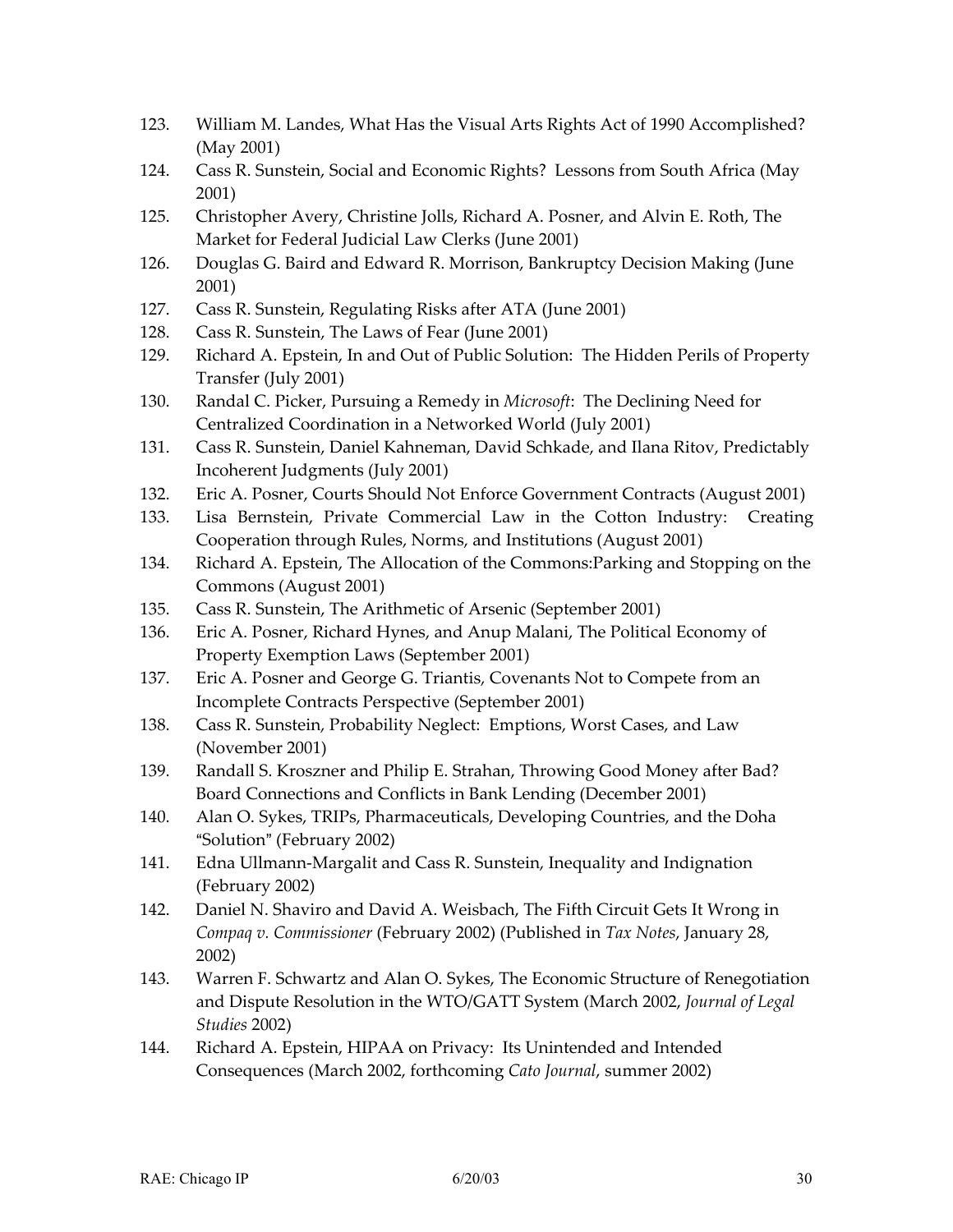- 145. David A. Weisbach, Thinking Ouside the Little Boxes (March 2002, *Texas Law Review*)
- 146. Eric A. Posner, Economic Analysis of Contract Law after Three Decades: Success or Failure (March 2002)
- 147. Randal C. Picker, Copyright as Entry Policy: The Case of Digital Distribution (April 2002, The Antitrust Bulletin)
- 148. David A. Weisbach, Taxes and Torts in the Redistribution of Income (April 2002, Coase Lecture February 2002)
- 149. Cass R. Sunstein, Beyond the Precautionary Principle (April 2002)
- 150. Robert W. Hahn and Cass R. Sunstein, A New Executive Order for Improving Federal Regulation? Deeper and Wider Cost-Benefit Analysis (April 2002)
- 151. Douglas Lichtman, Copyright as a Rule of Evidence (May 2002, updated January 2003)
- 152. Richard A. Epstein, Steady the Course: Property Rights in Genetic Material (May 2002)
- 153. Jack Goldsmith and Cass R. Sunstein, Military Tribunals and Legal Culture: What a Difference Sixty Years Makes (June 2002)
- 154. William M. Landes and Richard A. Posner, Indefinitely Renewable Copyright (July 2002)
- 155. Anne Gron and Alan O. Sykes, Terrorism and Insurance Markets: A Role for the Government as Insurer? (July 2002)
- 156. Cass R. Sunstein and Adrian Vermeule, Interpretation and Institutions (July 2002)
- 157. Cass R. Sunstein, The Rights of Animals: A Very Short Primer (August 2002)
- 158. Cass R. Sunstein, Avoiding Absurdity? A New Canon in Regulatory Law (with Notes on Interpretive Theory) (August 2002)
- 159. Randal C. Picker, From Edison to the Broadcast Flag: Mechanisms of Consent and Refusal and the Propertization of Copyright (September 2002)
- 160. Eric A. Posner, A Theory of the Laws of War (September 2002)
- 161 Eric A. Posner, Probability Errors: Some Positive and Normative Implications for Tort and Contract Law (September 2002)
- 162. Lior Jacob Strahilevitz, Charismatic Code, Social Norms, and the Emergence of Cooperation on the File-Swapping Networks (September 2002)
- 163. David A. Weisbach, Does the X-Tax Mark the Spot? (September 2002)
- 164. Cass R. Sunstein, Conformity and Dissent (September 2002)
- 165. Cass R. Sunstein, Hazardous Heuristics (October 2002)
- 166. Douglas Lichtman, Uncertainty and the Standard for Preliminary Relief (October 2002)
- 167. Edward T. Swaine, Rational Custom (November 2002)
- 168. Julie Roin, Truth in Government: Beyond the Tax Expenditure Budget (November 2002)
- 169. Avraham D. Tabbach, Criminal Behavior, Sanctions, and Income Taxation: An Economic Analysis (November 2002)